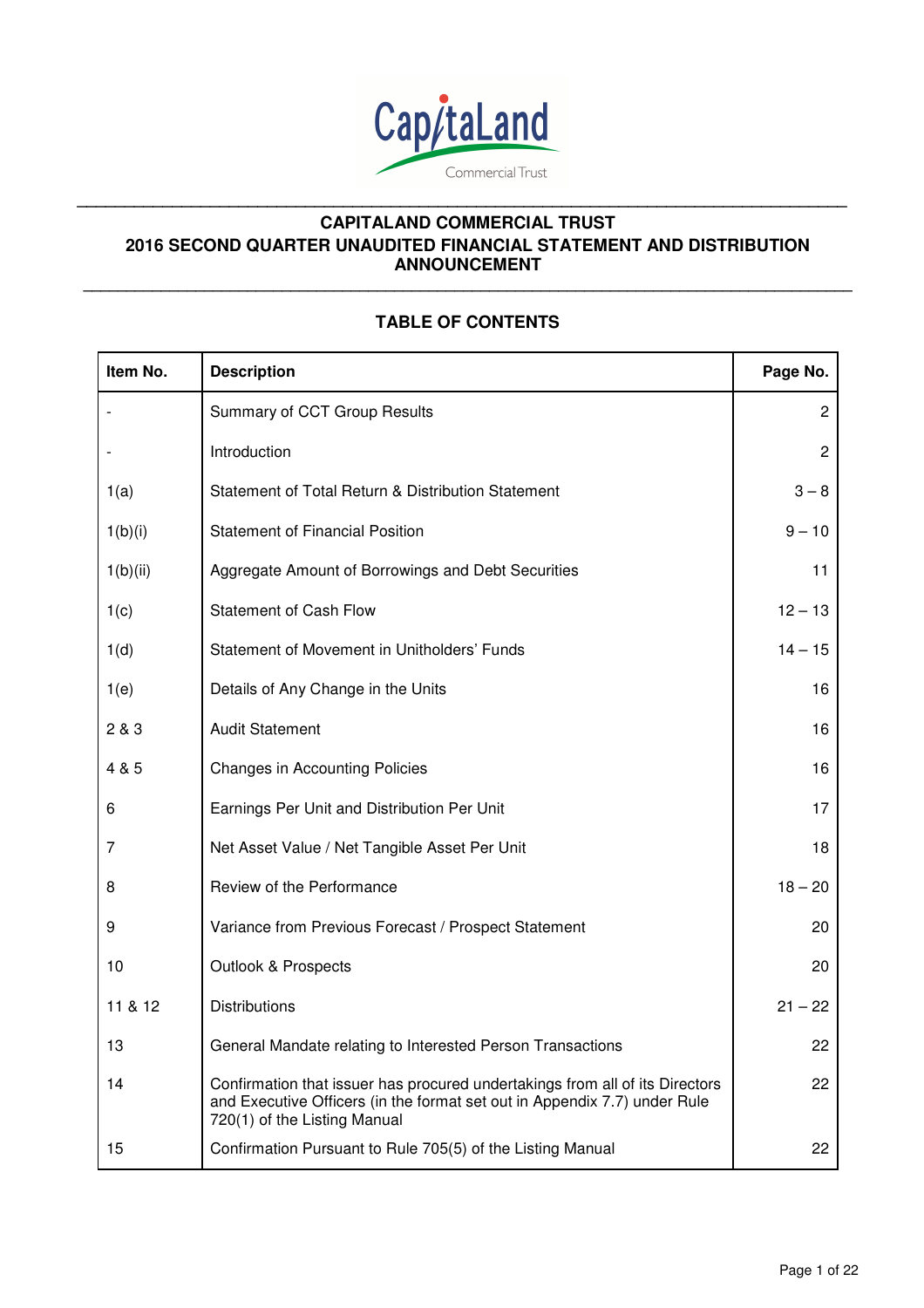## **SUMMARY OF CCT GROUP RESULTS**

|                                       | 2Q 2016      | 2Q 2015 | Change<br>% | 1H 2016    | 1H 2015 | Change<br>$\%$ |
|---------------------------------------|--------------|---------|-------------|------------|---------|----------------|
| Gross Revenue (S\$'000)               | 67,572       | 69,113  | (2.2)       | 134.429    | 137.275 | (2.1)          |
| Net Property Income (S\$'000)         | 51,451       | 53,859  | (4.5)       | 103.479    | 107.827 | (4.0)          |
| Distributable Income (S\$'000)        | 65,088       | 64,425  | 1.0         | 129,933    | 127,178 | 2.2            |
| Distribution Per Unit ("DPU") (cents) | $2.20^{(1)}$ | 2.19    | 0.5         | 4.39 $(1)$ | 4.31    | 1.9            |

Note:

(1) The estimated DPU of 2.20 cents for 2Q 2016 and 4.39 cents for 1H 2016 were computed on the basis that none of the convertible bonds due 2017 ("CB 2017") is converted into CCT units ("Units"). Accordingly, the actual quantum of DPU may differ if any of the CB 2017 is converted into Units on or before books closure date.

## **INTRODUCTION**

CapitaLand Commercial Trust ("CCT") was established pursuant to a trust deed dated 6 February 2004 (as amended) executed between CapitaLand Commercial Trust Management Limited as manager of CCT (the "Manager") and HSBC Institutional Trust Services (Singapore) Limited as trustee of CCT (the "CCT Trustee").

As of 30 June 2016, CCT Group's portfolio consists of Capital Tower, Six Battery Road, One George Street, Raffles City Singapore (through CCT's 60% interest in RCS Trust), CapitaGreen (through CCT's 40% interest in MSO Trust), HSBC Building, Bugis Village, Golden Shoe Car Park, Wilkie Edge and Twenty Anson. CCT owns a 17.7% stake in MRCB-Quill REIT ("MQREIT"), a commercial REIT listed in Malaysia.

## **DISTRIBUTION AND BOOKS CLOSURE DATE**

| <b>Distribution</b>                    | For 1 January 2016 to 30 June 2016              |
|----------------------------------------|-------------------------------------------------|
| Distribution Type                      | Taxable income                                  |
| <b>Estimated Distribution Rate</b> (1) | Taxable income distribution 4.39 cents per Unit |
| <b>Books Closure Date</b>              | Thursday, 28 July 2016                          |
| <b>Payment Date</b>                    | Thursday, 25 August 2016                        |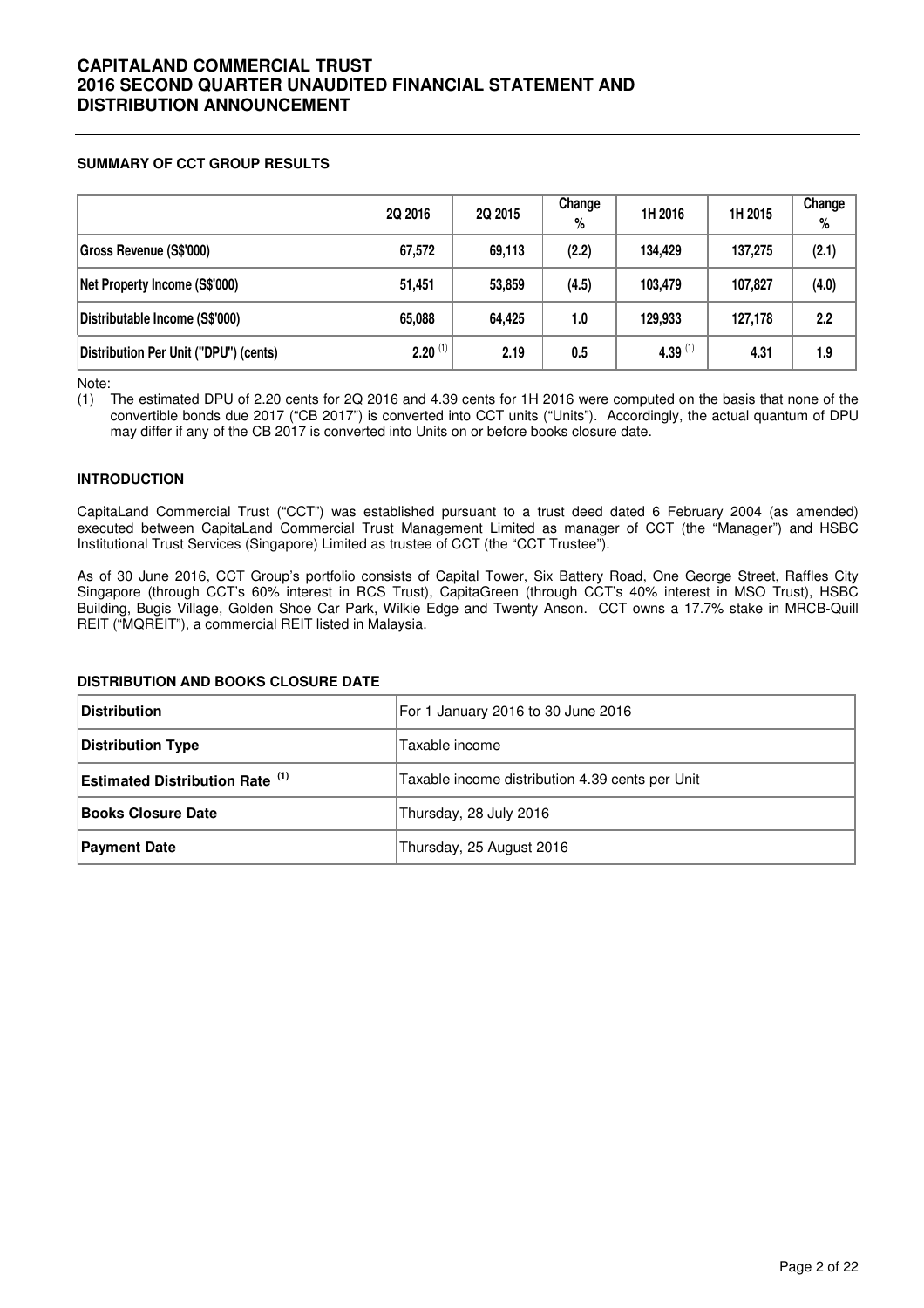## **1(a)(i) Statement of Total Return & Distribution Statement (2Q 2016 vs 2Q 2015)**

|                                                     |                |           | Group     | <b>Trust</b> |           |           |         |
|-----------------------------------------------------|----------------|-----------|-----------|--------------|-----------|-----------|---------|
| <b>Statement of Total Return</b>                    | Note           | 2Q 2016   | 2Q 2015   | Change       | 2Q 2016   | 2Q 2015   | Change  |
|                                                     |                | S\$'000   | S\$'000   | $\%$         | S\$'000   | S\$'000   | $\%$    |
| Gross rental income                                 |                | 61,101    | 62,919    | (2.9)        | 61,101    | 57,977    | 5.4     |
| Car park income                                     |                | 2,927     | 2,929     | (0.1)        | 2,927     | 2,877     | 1.7     |
| Other income                                        | $\mathbf{1}$   | 3,544     | 3,265     | 8.5          | 3,544     | 2,818     | 25.8    |
| <b>Gross revenue</b>                                |                | 67,572    | 69,113    | (2.2)        | 67,572    | 63,672    | 6.1     |
| Property management fees                            |                | (1, 447)  | (1,522)   | (4.9)        | (1, 447)  | (1, 389)  | 4.2     |
| Property tax                                        | $\overline{2}$ | (5, 974)  | (5,885)   | 1.5          | (5, 974)  | (5, 447)  | 9.7     |
| Other property operating expenses                   | 3              | (8,700)   | (7, 847)  | 10.9         | (8,700)   | (7,265)   | 19.8    |
| Property operating expenses                         |                | (16, 121) | (15, 254) | 5.7          | (16, 121) | (14, 101) | 14.3    |
| Net property income                                 | 4              | 51,451    | 53,859    | (4.5)        | 51,451    | 49,571    | 3.8     |
| Interest income                                     | 5              | 1,334     | 926       | 44.1         | 1,300     | 3,978     | (67.3)  |
| Investment income                                   | 6              |           |           |              | 23,311    | 21,315    | 9.4     |
| Amortisation of intangible asset                    | 7              | (287)     | (206)     | 39.3         | (287)     | (206)     | 39.3    |
| Asset management fees:                              |                |           |           |              |           |           |         |
| - Base fees                                         |                | (1, 323)  | (1, 262)  | 4.8          | (1, 323)  | (1,262)   | $4.8\,$ |
| - Performance fees                                  |                | (2, 217)  | (2,315)   | (4.2)        | (2, 217)  | (2,315)   | (4.2)   |
| Trust expenses                                      |                | (632)     | (647)     | (2.3)        | (636)     | (629)     | 1.1     |
| Finance costs                                       | 8              | (9,592)   | (8,625)   | 11.2         | (9,592)   | (8,616)   | 11.3    |
| Net income before share of profit of joint ventures |                | 38,734    | 41,730    | (7.2)        | 62,007    | 61,836    | 0.3     |
| Share of profit (net of tax) of:                    |                |           |           |              |           |           |         |
| - Joint ventures                                    | 9              | 35,576    | 35,100    | 1.4          |           |           |         |
| Net income                                          |                | 74,310    | 76,830    | (3.3)        | 62,007    | 61,836    | 0.3     |
| Impairment of available-for-sale investment         | 10             | (8,916)   |           | <b>NM</b>    | (8,916)   |           | NM      |
| Net gain in fair value of investment properties     | 11             | 8,643     | 37,393    | (76.9)       | 8,643     | 37,890    | (77.2)  |
| Total return for the period before tax              |                | 74,037    | 114,223   | (35.2)       | 61,734    | 99,726    | (38.1)  |
| Tax expense                                         | 12             | (49)      | (1)       | NM           | (48)      |           | ΝM      |
| Total return for the period after tax               |                | 73,988    | 114,222   | (35.2)       | 61,686    | 99,726    | (38.1)  |
| <b>Distribution Statement</b>                       |                |           |           |              |           |           |         |
| Net income before share of profit of joint ventures |                | 38,734    | 41,730    | (7.2)        | 62,007    | 61,836    | $0.3\,$ |
| Net tax and other adjustments                       | 13             | 3,043     | 1,380     | NM           | 3,081     | 2,589     | 19.0    |
| Distribution from joint ventures                    | 14             | 23,311    | 21,315    | 9.4          |           |           |         |
| Distributable income to unitholders                 |                | 65,088    | 64,425    | 1.0          | 65,088    | 64,425    | 1.0     |

NM – Not Meaningful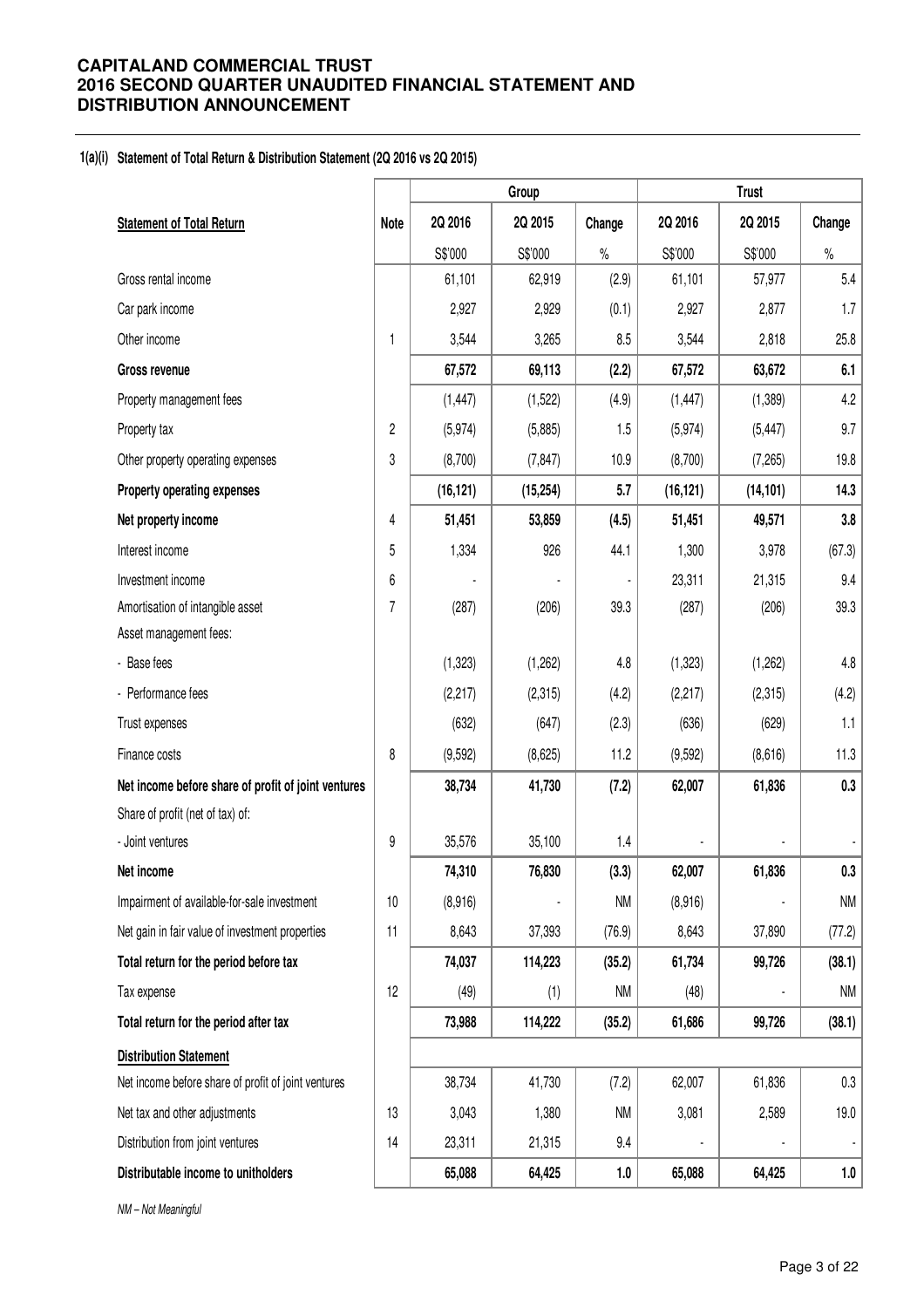- (1) Other income includes the following:
	- (a) Yield stabilization income of S\$0.3 million accrued in 2Q 2016 for Twenty Anson (2Q 2015: S\$0.2 million). The amount was accrued pursuant to a Deed of Yield Stabilization ('YS Deed') dated 22 March 2012 in relation to the acquisition of 100% equity interest in FirstOffice Pte. Ltd. ("FOPL"), whereby a yield stabilization sum of S\$17.1 million was provided to achieve a stabilized yield of up to 5.5% per annum of the property purchase value of S\$430.0 million. The YS Deed was assigned to CCT upon the transfer of Twenty Anson to CCT on 1 July 2015. CCT will continue to utilize the yield stabilization sum to top up any shortfall or deficiency in the property income of Twenty Anson until the sum is fully utilized. As at 30 June 2016, the balance yield stabilization sum was S\$3.1 million (30 June 2015: S\$4.4 million); and
	- (b) Recovery from tenants and licence income was higher in 2Q 2016 vis-a-vis 2Q 2015. In addition, for the Trust, the significant increase was due to the addition of Twenty Anson resulting from the transfer of the property to CCT in July 2015.
- (2) The increase in property tax in 2Q 2016 as compared with 2Q 2015 was primarily due to higher annual values.
- (3) Other property operating expenses in 2Q 2016 was higher as compared with that of 2Q 2015 mainly due to higher leasing commission incurred.
- (4) The following items have been included in arriving at net property income:

|         | Group   |        | <b>Trust</b> |         |        |  |  |
|---------|---------|--------|--------------|---------|--------|--|--|
| 2Q 2016 | 2Q 2015 | Change | 2Q 2016      | 2Q 2015 | Change |  |  |
| S\$'000 | S\$'000 | $\%$   | S\$'000      | S\$'000 | $\%$   |  |  |
| 385     | 382     | 0.81   | 385          | 337     | 14.21  |  |  |

Depreciation & amortisation of lease incentives

(5) Interest income includes the following:

|                                                           |         | Group   |        | <b>Trust</b>      |         |        |  |
|-----------------------------------------------------------|---------|---------|--------|-------------------|---------|--------|--|
|                                                           | 2Q 2016 | 2Q 2015 | Change | 2Q 2016           | 2Q 2015 | Change |  |
|                                                           | S\$'000 | S\$'000 | $\%$   | S\$'000           | S\$'000 | $\%$   |  |
| Interest income from cash balance                         | 111     | 31      | NM     |                   |         | NM     |  |
| Interest income from shareholder's loan to MSO Trust (5a) | 1,223   | 895     | 36.6   | 1,223             | 895     | 36.6   |  |
| Interest income from shareholder's loan to FOPL (5b)      |         |         |        |                   | 3,072   | NM     |  |
| Total                                                     | 1,334   | 926     | 44.1   | .300 <sub>l</sub> | 3,978   | (67.3) |  |

- (5a) Higher interest income from shareholder's loan to MSO Trust was due to higher interest rate.
- (5b) FOPL repaid the shareholder's loan from CCT on 1 July 2015, resulting in nil interest income for 2Q 2016 as compared with S\$3.1 million for 2Q 2015.
- (6) Investment income for the Trust relates to distributions from the joint ventures (RCS Trust and MSO Trust) in 2Q 2016, while that for 2Q 2015 relates to distributions from RCS Trust and MQREIT.
- (7) This relates to the amortisation of yield stabilization sum in relation to Twenty Anson. The amount was computed based on a net property yield of 4.0% per annum for Twenty Anson.
- (8) Finance costs include the following:

|                                                    | Group   |         |        | <b>Trust</b> |         |        |  |
|----------------------------------------------------|---------|---------|--------|--------------|---------|--------|--|
|                                                    | 2Q 2016 | 2Q 2015 | Change | 2Q 2016      | 2Q 2015 | Change |  |
|                                                    | S\$'000 | S\$'000 | $\%$   | S\$'000      | S\$'000 | $\%$   |  |
| Interest cost <sup>(8a)</sup>                      | 8,285   | 7,784   | 6.4    | 8,285        | 7,784   | 6.4    |  |
| Amortisation and transaction costs <sup>(8b)</sup> | 1,307   | 841     | 55.4   | .307         | 832     | 57.1   |  |
| Total                                              | 9,592   | 8,625   | 11.2   | 9,592        | 8,616   | 11.3   |  |

- (8a) Increase in interest cost for 2Q 2016 from 2Q 2015 was mainly due to higher borrowings and average interest costs.
- (8b) NM – Not Meaningful Higher amortisation and transaction costs in 2Q 2016 versus 2Q 2015 primarily due to higher amortisation of upfront fees incurred on new bank borrowings.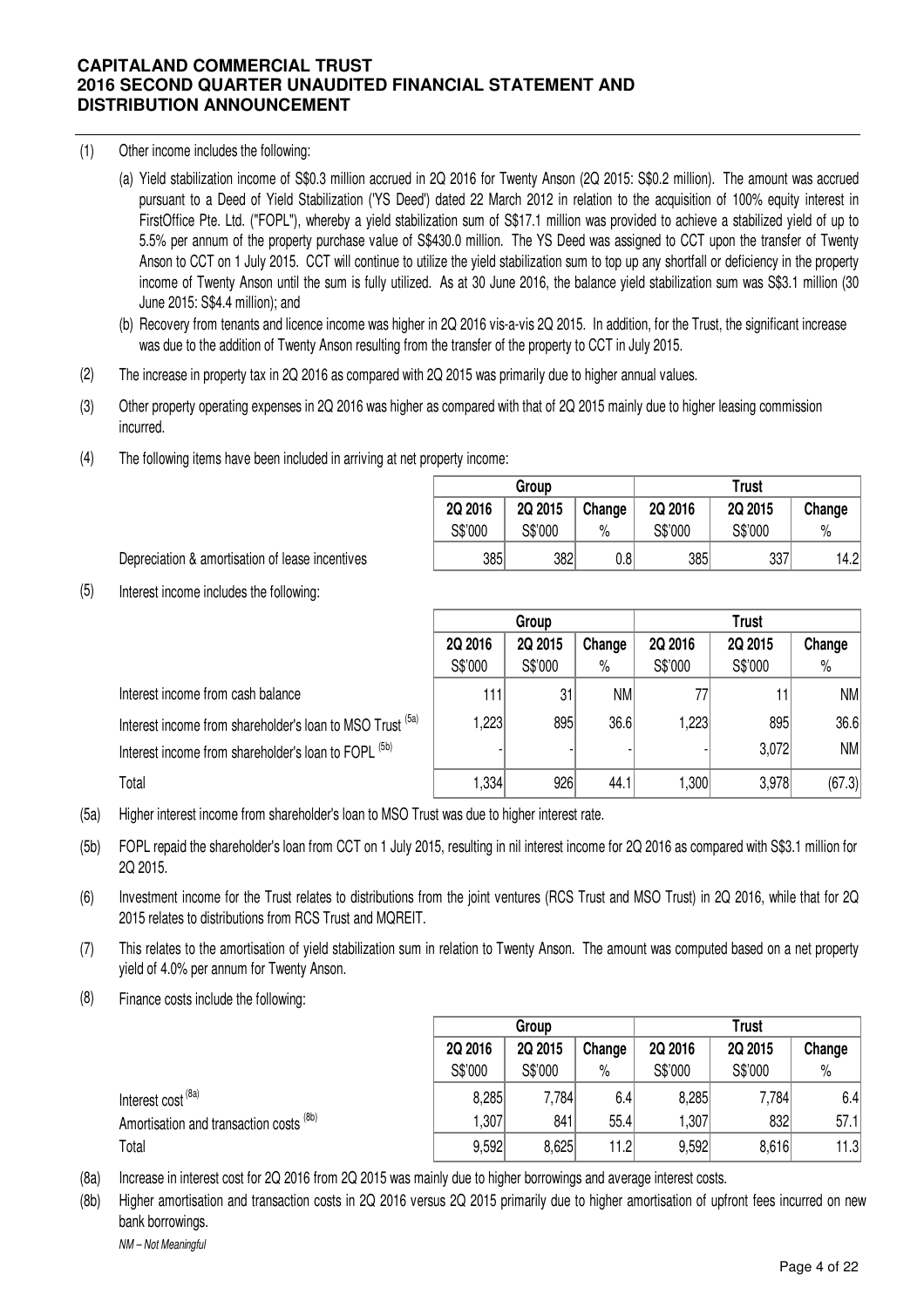(9) Share of profit of joint ventures relates to CCT's 60% interest in RCS Trust (owns Raffles City Singapore) and 40% interest in MSO Trust (owns CapitaGreen), which are derived as follows:

|                                                        | Group     |          |        |
|--------------------------------------------------------|-----------|----------|--------|
|                                                        | 2Q 2016   | 2Q 2015  | Change |
|                                                        | S\$'000   | S\$'000  | $\%$   |
| Gross revenue (9a)                                     | 42,485    | 36,035   | 17.9   |
| Property operating expenses <sup>(9b)</sup>            | (10, 437) | (11,370) | (8.2)  |
| Net property income                                    | 32,048    | 24,665   | 29.9   |
| Finance costs <sup>(9c)</sup>                          | (9,208)   | (7,785)  | 18.3   |
| Net change in fair value of investment properties (9d) | 15,473    | 20,725   | (25.3) |
| Trust and other expenses (9e)                          | (2,737)   | (2,505)  | 9.3    |
| Profit of joint ventures (net of tax)                  | 35,576    | 35,100   | 1.4    |

- (9a) The increase in gross revenue and net property income were largely due to contributions from progressive commencement of leases at CapitaGreen. CCT's 40% interest in gross revenue of MSO Trust was S\$7.7 million in 2Q 2016 (2Q 2015: S\$0.8 million) and net property income was S\$5.9 million in 2Q 2016 (2Q 2015: loss of S\$1.4 million).
- (9b) Lower property operating expenses were largely due to lower utilites, marketing and consultancy expenses.
- (9c) The increase was largely due to higher cost of borrowings by MSO Trust, arising from higher interest rates and more shareholder's loans. Finance costs of MSO Trust in 2Q 2016 was S\$4.1 million (2Q 2015: S\$2.6 million).
- (9d) The net change in fair value of investment properties in 2Q 2016 comprises S\$0.9 million gain for Raffles City Singapore (CCT's 60% interest) and S\$14.6 million gain for CapitaGreen (CCT's 40% interest) (2Q 2015: S\$4.7 million gain for Raffles City Singapore and S\$16.0 million gain for CapitaGreen).
- (9e) Includes asset management fees.
- (10) The value of the available-for-sale investment was assessed as at 30 June 2016, and due to the adverse movement of MYR/S\$ exchange rate and the sustained drop in the quoted market price of MQREIT units, impairment loss for the available-for-sale investment was recognised in 2Q 2016. The loss does not have any impact on CCT's distributable income and net asset value.
- (11) This relates to the net increase in property values as at 30 June 2016 based on independent valuations over its carrying values.
- (12) This relates to the withholding tax paid on the distribution received from MQREIT as well as the tax incurred for the yield stabilization sum for Twenty Anson.
- (13) Included in net tax and other adjustments are the following:

|                                              | Group   |         |           | Trust   |         |        |
|----------------------------------------------|---------|---------|-----------|---------|---------|--------|
|                                              | 2Q 2016 | 2Q 2015 | Change    | 2Q 2016 | 2Q 2015 | Change |
|                                              | S\$'000 | S\$'000 | %         | S\$'000 | S\$'000 | %      |
| Asset management fee payable in Units        | 909     | 968     | (6.1)     | 909     | 968     | (6.1)  |
| Trustee's fees                               | 166     | 158     | 5.1       | 166     | 158     | 5.1    |
| Amortisation and transaction costs           | 1,307   | 841     | 55.4      | 1,307   | 832     | 57.1   |
| Net loss / (profits) from subsidiaries (13a) | (39)    | (1,213) | (96.8)    |         |         |        |
| Tax-exempt income retained (13b)             | (239)   |         | <b>NM</b> | (239)   | (735)   | (67.5) |
| Temporary differences and other adjustments  | 939     | 626     | 49.9      | 938     | 1,366   | (31.3) |
| Total                                        | 3,043   | 1,380   | NM        | 3,081   | 2,589   | 19.0   |

- (13a) Included in net loss / (profits) from subsidiaries in 2Q 2015 were mainly profits from FOPL of S\$1.2 million. The profits of FOPL was negligible in 2Q 2016 due to the transfer of Twenty Anson to CCT in 2015.
- (13b) Tax-exempt income retained in 2Q 2016 relates to retention of the yield stabilization sum of Twenty Anson. Amount for 2Q 2015 relates to retained net tax-exempt income from MQREIT. The retained amount may be used for anticipated capital expenditure and/or distribution to unitholders.
- (14) This relates to CCT's 60% interest in RCS Trust's and 40% interest in MSO Trust's distribution in 2Q 2016. For 2Q 2015, it relates only to CCT's 60% interest in RCS Trust's distribution.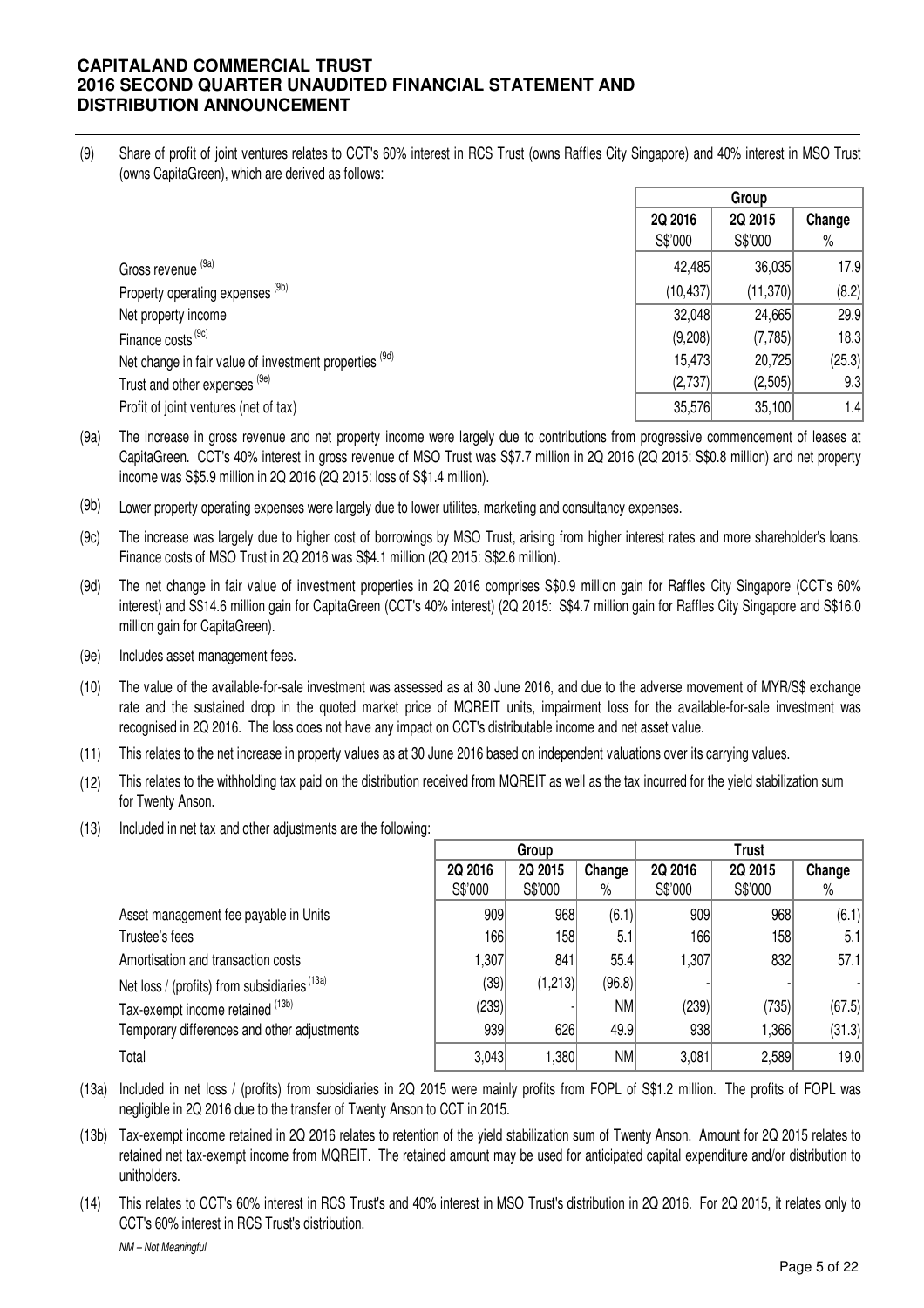## **1(a)(ii) Statement of Total Return & Distribution Statement (1H 2016 vs 1H 2015)**

|                                                                                                          |                | Group     |           |           | <b>Trust</b> |           |           |  |
|----------------------------------------------------------------------------------------------------------|----------------|-----------|-----------|-----------|--------------|-----------|-----------|--|
| <b>Statement of Total Return</b>                                                                         | Note           | 1H 2016   | 1H 2015   | Change    | 1H 2016      | 1H 2015   | Change    |  |
|                                                                                                          |                | S\$'000   | S\$'000   | $\%$      | S\$'000      | S\$'000   | $\%$      |  |
| Gross rental income                                                                                      |                | 122,681   | 125,349   | (2.1)     | 122,681      | 115,481   | 6.2       |  |
| Car park income                                                                                          |                | 5,682     | 5,843     | (2.8)     | 5,682        | 5,740     | (1.0)     |  |
| Other income                                                                                             | 1              | 6,066     | 6,083     | (0.3)     | 6,066        | 5,258     | 15.4      |  |
| Gross revenue                                                                                            |                | 134,429   | 137,275   | (2.1)     | 134,429      | 126,479   | 6.3       |  |
| Property management fees                                                                                 |                | (2,911)   | (3,046)   | (4.4)     | (2,911)      | (2,782)   | 4.6       |  |
| Property tax                                                                                             | $\overline{c}$ | (11, 942) | (11, 347) | 5.2       | (11, 942)    | (10, 472) | 14.0      |  |
| Other property operating expenses                                                                        | 3              | (16,097)  | (15,055)  | 6.9       | (16,097)     | (13, 927) | 15.6      |  |
| Property operating expenses                                                                              |                | (30, 950) | (29, 448) | 5.1       | (30, 950)    | (27, 181) | 13.9      |  |
| Net property income                                                                                      | 4              | 103,479   | 107,827   | (4.0)     | 103,479      | 99,298    | 4.2       |  |
| Interest income                                                                                          | 5              | 2,656     | 1,924     | 38.0      | 2,607        | 7,996     | (67.4)    |  |
| Investment income                                                                                        | 6              | 1,708     |           | <b>NM</b> | 47,614       | 44,815    | 6.2       |  |
| Amortisation of intangible asset                                                                         | 7              | (331)     | (378)     | (12.4)    | (331)        | (378)     | (12.4)    |  |
| Asset management fees:                                                                                   |                |           |           |           |              |           |           |  |
| - Base fees                                                                                              |                | (2,624)   | (2, 493)  | 5.3       | (2,624)      | (2, 493)  | 5.3       |  |
| - Performance fees                                                                                       |                | (4, 579)  | (4, 772)  | (4.0)     | (4, 579)     | (4, 772)  | (4.0)     |  |
| Trust expenses                                                                                           | 8              | (1, 209)  | (1,652)   | (26.8)    | (1,203)      | (1,605)   | (25.0)    |  |
| Finance costs                                                                                            | 9              | (19,063)  | (17, 135) | 11.3      | (19,050)     | (17, 121) | 11.3      |  |
| Net income before share of profit of associate and<br>joint ventures<br>Share of profit (net of tax) of: |                | 80,037    | 83,321    | (3.9)     | 125,913      | 125,740   | 0.1       |  |
| - Associate                                                                                              | 10             |           | 1,820     | <b>NM</b> |              |           |           |  |
| - Joint ventures                                                                                         | 11             | 56,152    | 49,968    | 12.4      |              |           |           |  |
| Net income                                                                                               |                | 136,189   | 135,109   | $0.8\,$   | 125,913      | 125,740   | 0.1       |  |
| Dilution (loss) / gain on investment in associate                                                        | 12             |           | (18,903)  | <b>NM</b> |              | 2,629     | <b>NM</b> |  |
| Impairment of available-for-sale investment                                                              | 13             | (8,916)   |           | NM        | (8,916)      |           | <b>NM</b> |  |
| Net gain in fair value of investment properties                                                          | 14             | 8,643     | 37,393    | (76.9)    | 8,643        | 37,890    | (77.2)    |  |
| Total return for the period before tax                                                                   |                | 135,916   | 153,599   | (11.5)    | 125,640      | 166,259   | (24.4)    |  |
| Tax expense                                                                                              | 15             | (226)     | (87)      | <b>NM</b> | (224)        |           | NM        |  |
| Total return for the period after tax                                                                    |                | 135,690   | 153,512   | (11.6)    | 125,416      | 166,259   | (24.6)    |  |
| <b>Distribution Statement</b>                                                                            |                |           |           |           |              |           |           |  |
| Net income before share of profit of associate and joint<br>ventures                                     |                | 80,037    | 83,321    | (3.9)     | 125,913      | 125,740   | 0.1       |  |
| Net tax and other adjustments                                                                            | 16             | 3,990     | 1,760     | <b>NM</b> | 4,020        | 1,438     | <b>NM</b> |  |
| Distribution from joint ventures                                                                         | 17             | 45,906    | 42,097    | 9.0       |              |           |           |  |
| Distributable income to unitholders                                                                      |                | 129,933   | 127,178   | 2.2       | 129,933      | 127,178   | 2.2       |  |

NM – Not Meaningful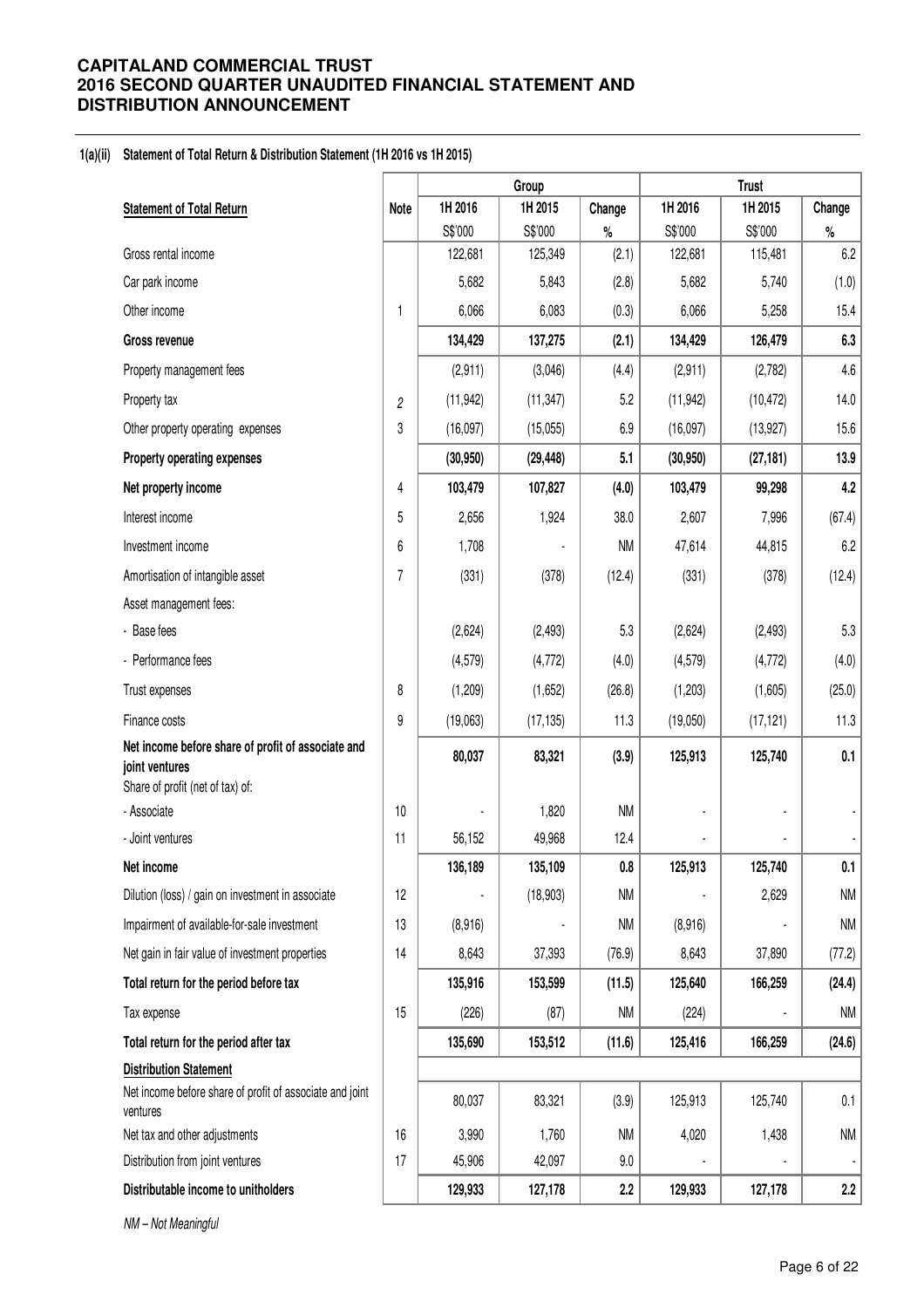#### Notes:

- (1) Other income includes the following:
	- (a) Yield stabilization income of S\$0.3 million accrued in 1H 2016 for Twenty Anson (1H 2015: S\$0.4 million). The amount was accrued pursuant to YS Deed dated 22 March 2012 in relation to the acquisition of 100% equity interest in FOPL, whereby a yield stabilization sum of S\$17.1 million was provided to achieve a stabilized yield of up to 5.5% per annum of the property purchase value of S\$430.0 million. The YS Deed was assigned to CCT upon the transfer of Twenty Anson to CCT on 1 July 2015. CCT will continue to utilize the yield stabilization sum to top up any shortfall in net property income of Twenty Anson until it is fully utilized. As at 30 June 2016, the balance yield stabilization sum was S\$3.1 million (30 June 2015: S\$4.4 million); and
	- (b) Recovery from tenants and licence income was flat in 1H 2016 versus 1H 2015. However, the increase for the Trust was due to the addition of Twenty Anson arising from the transfer of the property to the Trust in July 2015.
- (2) The increase in property tax in 1H 2016 as compared with 1H 2015 was primarily due to higher annual values.
- (3) The increase in other property operating expenses in 1H 2016 was mainly due to higher leasing commission and ad-hoc maintenance and repairs.
- (4) The following items have been included in arriving at net property income:

|         | Group   |        |         | <b>Trust</b> |                   |
|---------|---------|--------|---------|--------------|-------------------|
| 1H 2016 | 1H 2015 | Change | 1H 2016 | 1H 2015      | Change            |
| S\$'000 | S\$'000 | %      | S\$'000 | S\$'000      | %                 |
| 781     | 768     |        | 781     | 675          | 15.7 <sup>1</sup> |

**Trust**

Depreciation and amortisation of lease incentives

(5) Interest income includes the following:

|                                                                 | 1H 2016 | 1H 2015 | Change | 1H 2016 | 1H 2015 | Change |
|-----------------------------------------------------------------|---------|---------|--------|---------|---------|--------|
|                                                                 | S\$'000 | S\$'000 | $\%$   | S\$'000 | S\$'000 | $\%$   |
| Interest income from cash balance                               | 210     | 1461    | 43.8   | 161     | 107     | 50.5   |
| Interest income from shareholder's loan to MSO Trust (5a)       | 2,446   | 1,778   | 37.6   | 2.446   | 1.7781  | 37.6   |
| Interest income from shareholder's loan to FOPL <sup>(5b)</sup> |         |         |        |         | 6.111   | NM     |
| Total                                                           | 2,656   | .924    | 38.0   | 2,607   | 7,996   | (67.4) |

**Group**

- (5a) Higher interest income from shareholder's loan to MSO Trust was due to more shareholder's loans and higher interest rate.
- (5b) FOPL repaid the shareholder's loan from CCT on 1 July 2015, resulting in nil interest income for 1H 2016 as compared with S\$6.1 million for 1H 2015.
- (6) Investment income of the Trust for 1H 2016 relates to distributions from the joint ventures (RCS Trust and MSO Trust) and MQREIT whereas 1H 2015 relates to distribution from RCS Trust and MQREIT (when it was classified as investment in associate). Investment income of the Group in 1H 2016 relates to gross distribution from MQREIT (when it was reclassified as an available-for-sale investment).
- (7) This relates to the amortisation of yield stabilization sum in relation to FOPL. The amount was computed based on net property yield of 4.0% per annum for Twenty Anson.
- (8) Trust expenses were lower in 1H 2016 compared to 1H 2015 due mainly to lower unitholders expenses incurred.
- (9) Finance costs include the following:

|                                         | Group   |         |                  | <b>Trust</b> |         |                  |
|-----------------------------------------|---------|---------|------------------|--------------|---------|------------------|
|                                         | 1H 2016 | 1H 2015 | Change           | 1H 2016      | 1H 2015 | Change           |
|                                         | S\$'000 | S\$'000 | %                | S\$'000      | S\$'000 | %                |
| Interest cost <sup>(9a)</sup>           | 16.360  | 15.458  | 5.8 <sub>l</sub> | 16.360       | 15.458  | 5.8 <sub>1</sub> |
| Amortisation and transaction costs (9b) | 2,703   | ,677    | 61.2             | 2,690        | .663    | 61.8             |
| Total                                   | 19,063  | 17,135  | 11.3             | 19,050       | 17.121  | 11.3             |

- (9a) The increase in interest cost was due mainly to higher borrowings and average interest costs.
- (9b) Higher amortisation and transaction costs in 1H 2016 versus 1H 2015 primarily due to higher amortisation of upfront fees incurred on new bank borrowings.
- (10) Share of profit of associate in 1H 2015 relates to CCT's then 30% share of MQREIT's results. Investment by CCT in MQREIT was reduced to 17.7% and reclassified to an available-for-sale investment in 1Q 2015. Therefore, there was no share of profit of associate in 1H 2016.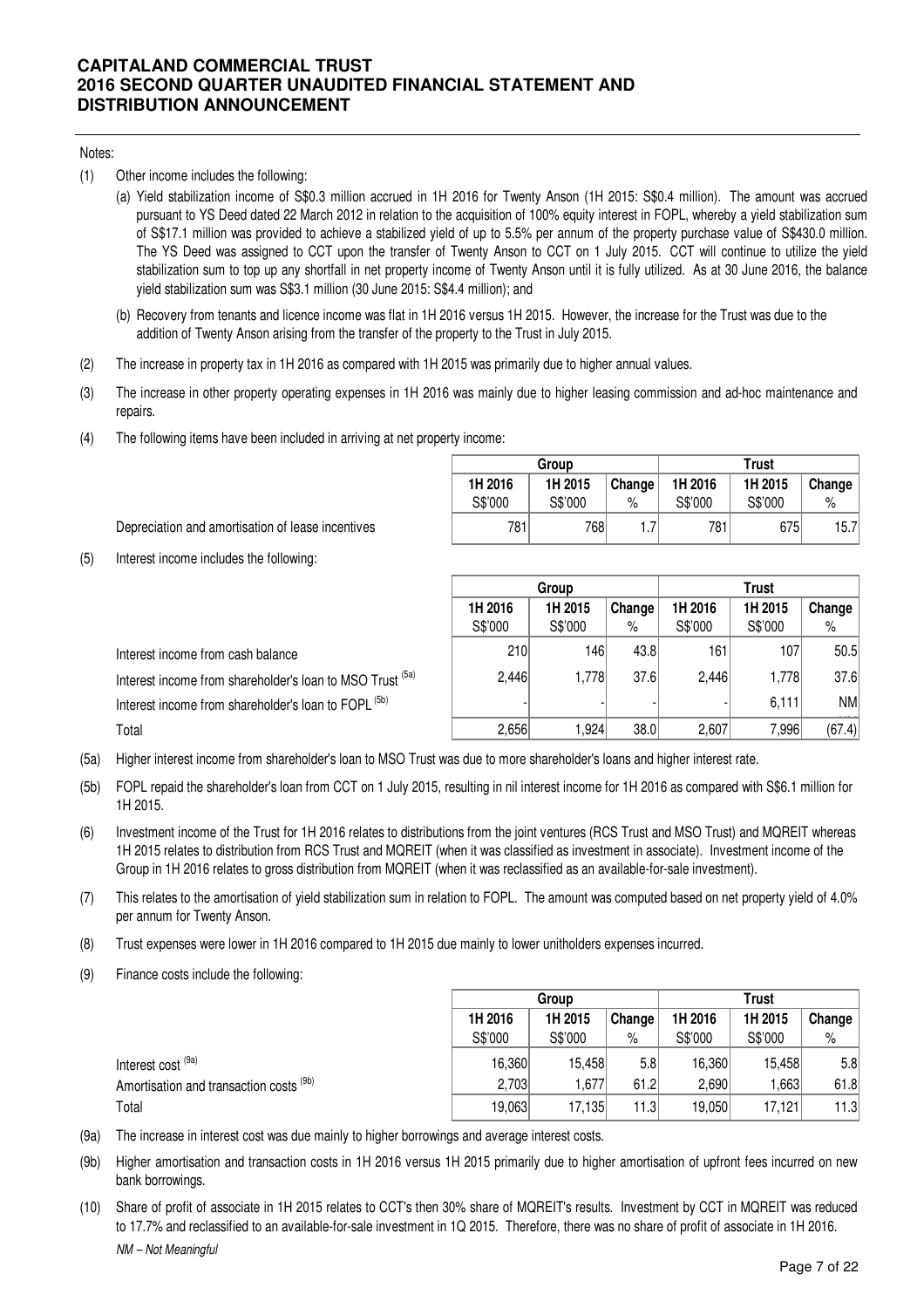(11) Share of profit of joint ventures relates to CCT's 60% interest of RCS Trust and CCT's 40% interest of MSO Trust, which are derived as follows:

|                                                         | Group     |           |        |
|---------------------------------------------------------|-----------|-----------|--------|
|                                                         | 1H 2016   | 1H 2015   | Change |
|                                                         | S\$'000   | S\$'000   | $\%$   |
| Gross revenue (11a)                                     | 85,337    | 71,765    | 18.9   |
| Property operating expenses <sup>(11b)</sup>            | (20, 862) | (22, 174) | (5.9)  |
| Net property income                                     | 64,475    | 49,591    | 30.0   |
| Finance costs (11c)                                     | (18, 540) | (15, 367) | 20.6   |
| Net change in fair value of investment properties (11d) | 15,473    | 20,725    | (25.3) |
| Trust and other expenses <sup>(11e)</sup>               | (5,256)   | (4,981)   | 5.5    |
| Net profit of joint ventures (after tax)                | 56,152    | 49,968    | 12.4   |

- (11a) The increase in gross revenue and net property income were largely due to contributions from progressive commencement of leases at CapitaGreen. CCT's 40% interest in gross revenue of MSO Trust was S\$14.5 million in 1H 2016 (1H 2015: S\$0.8 million) and net property income was S\$10.9 million in 1H 2016 (1H 2015: loss of S\$2.8 million).
- (11b) Lower property operating expenses were largely due to lower utilites, marketing and consultancy expenses.
- (11c) The increase was largely due to higher cost of borrowings by MSO Trust, arising from higher interest rates and more shareholder's loans. Finance costs of MSO Trust in 1H 2016 was S\$8.1 million (1H 2015: S\$5.0 million).
- (11d) The net change in fair value of investment properties in 1H 2016 comprises S\$0.9 million gain for Raffles City Singapore (CCT's 60% interest) and S\$14.6 million gain for CapitaGreen (CCT's 40% interest) (1H 2015: S\$4.7 million gain for Raffles City Singapore and S\$16.0 million gain for CapitaGreen).
- (11e) Includes asset management fees.
- (12) Dilution (loss) / gain on investment in associate relates to the marked-to-market (loss) / gain on the investment of MQREIT which was reclassified from an associate to an available-for-sale investment in 1H 2015.
- (13) The value of the available-for-sale investment was assessed as at 30 June 2016, and due to the adverse movement of MYR/S\$ exchange rate and the sustained drop in quoted market price of MQREIT units, impairment loss was recognised during the period. This loss does not have impact on CCT's distributable income and net asset value.
- (14) This relates to the net increase in property values as at 30 June 2016 based on independent valuations over its carrying values.
- (15) This relates to the withholding tax paid on the distribution received from MQREIT as well as the tax incurred for the yield stabilization sum for Twenty Anson.
- (16) Included in net tax and other adjustments are the following:

|                                                | Group    |         |        | <b>Trust</b> |          |        |
|------------------------------------------------|----------|---------|--------|--------------|----------|--------|
|                                                | 1H 2016  | 1H 2015 | Change | 1H 2016      | 1H 2015  | Change |
|                                                | S\$'000  | S\$'000 | $\%$   | S\$'000      | S\$'000  | $\%$   |
| Asset management fee paid and payable in Units | 1.875    | 1.918.  | (2.2)  | 1.875        | 1,918    | (2.2)  |
| Trustee's fees                                 | 329      | 313     | 5.1    | 329          | 313      | 5.1    |
| Amortisation and transaction costs             | 2,703    | 1,677   | 61.2   | 2,690        | .663     | 61.8   |
| Net profits from subsidiaries (16a)            | (31)     | (2,402) | (98.7) |              |          |        |
| Tax-exempt income retained (16b)               | (1, 843) |         | NM     | (1, 843)     | (2, 424) | (24.0) |
| Other items                                    | 957      | 254     | NM     | 969          | (32)     | NM     |
| Total                                          | 3,990    | 760, ا  | NM     | 4,020        | .438     | NM     |

- (16a) Included in net profits from subsidiaries in 1H 2015 were mainly profits from FOPL of S\$2.4 million. The profits of FOPL was negligible in 1H 2016 due to the transfer of Twenty Anson to CCT in 2015.
- (16b) For 1H 2016, this relates to net tax-exempt income from MQREIT (S\$1.6 million) and CCT's net tax-exempt income arising from Twenty Anson's yield stabilisation sum (S\$0.2 million) retained for the Group and the Trust. For 1H 2015, it relates to the net tax-exempt distribution from MQREIT for the Trust. The retained amount may be used for anticipated capital expenditure and/or distribution to unitholders.
- (17) This relates to CCT's 60% interest in RCS Trust's and 40% interest in MSO Trust's distribution in 1H 2016. For 1H 2015, it relates only to CCT's 60% interest in RCS Trust's distribution.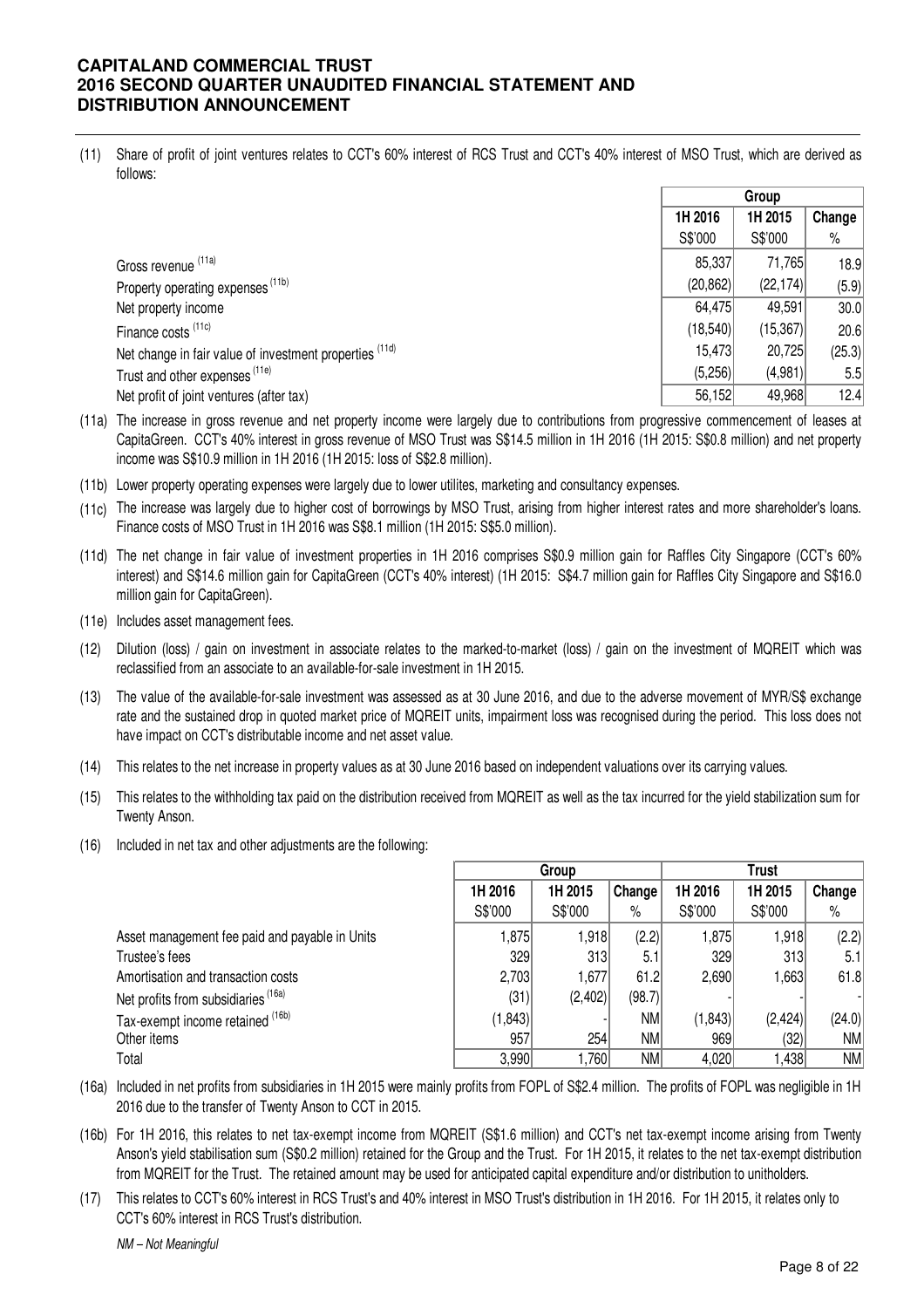## **1(b)(i) Statement of Financial Position as at 30 June 2016 vs 31 December 2015**

|                                          |                | <b>Trust</b><br>Group |             |                |             |             |           |
|------------------------------------------|----------------|-----------------------|-------------|----------------|-------------|-------------|-----------|
|                                          | <b>Note</b>    | 30 Jun 2016           | 31 Dec 2015 | Change         | 30 Jun 2016 | 31 Dec 2015 | Change    |
|                                          |                | S\$'000               | S\$'000     | $\%$           | S\$'000     | S\$'000     | $\%$      |
| Non-current assets                       |                |                       |             |                |             |             |           |
| Plant and equipment                      |                | 1,282                 | 1,272       | 0.8            | 1,282       | 1,272       | 0.8       |
| Investment properties                    | 1              | 4,972,000             | 4,961,700   | 0.2            | 4,972,000   | 4,961,700   | 0.2       |
| Subsidiaries                             | 2              |                       |             | $\overline{a}$ | 167,657     | 167,657     |           |
| Available-for-sale investment            | 3              | 45,192                | 41,621      | 8.6            | 45,192      | 41,621      | 8.6       |
| Joint ventures                           | 4              | 1,455,708             | 1,452,447   | 0.2            | 1,001,199   | 997,780     | 0.3       |
| Intangible asset                         | 5              | 3,085                 | 3,416       | (9.7)          | 3,085       | 3,416       | (9.7)     |
| Financial derivatives                    | 6              | 18,820                | 5,611       | <b>NM</b>      | 18,820      | 5,611       | <b>NM</b> |
| <b>Total non-current assets</b>          |                | 6,496,087             | 6,466,067   | 0.5            | 6,209,235   | 6,179,057   | 0.5       |
| <b>Current assets</b>                    |                |                       |             |                |             |             |           |
| Trade and other receivables              |                | 46,012                | 43,540      | 5.7            | 45,994      | 43,451      | 5.9       |
| Cash and cash equivalents                |                | 103,113               | 81,212      | 27.0           | 89,268      | 67,151      | 32.9      |
| Financial derivatives                    | $\overline{7}$ | 80                    | 1,726       | (95.4)         | 80          | 1,726       | (95.4)    |
| <b>Total current assets</b>              |                | 149,205               | 126,478     | 18.0           | 135,342     | 112,328     | 20.5      |
| <b>Total assets</b>                      | 8              | 6,645,292             | 6,592,545   | $0.8\,$        | 6,344,577   | 6,291,385   | 0.8       |
| <b>Current liabilities</b>               |                |                       |             |                |             |             |           |
| Trade and other payables                 | 9              | 37,262                | 37,263      | (0.0)          | 200,213     | 199,900     | 0.2       |
| Current portion of security deposits     |                | 8,902                 | 8,611       | 3.4            | 8,902       | 8,611       | 3.4       |
| Financial derivatives                    | $\overline{7}$ | 766                   |             | <b>NM</b>      | 766         |             | <b>NM</b> |
| Current tax payable                      |                | 58                    | 64          | (9.4)          | 56          | 60          | (6.7)     |
| <b>Total current liabilities</b>         |                | 46,988                | 45,938      | 2.3            | 209,937     | 208,571     | 0.7       |
| Non-current liabilities                  |                |                       |             |                |             |             |           |
| Non-current portion of security deposits |                | 31,998                | 31,848      | 0.5            | 31,998      | 31,848      | 0.5       |
| Interest-bearing liabilities             | 10             | 1,151,116             | 1,083,623   | 6.2            | 1,151,116   | 1,083,623   | 6.2       |
| Convertible bonds                        | 11             | 172,338               | 171,281     | 0.6            | 172,338     | 171,281     | $0.6\,$   |
| Financial derivatives                    | 6              | 16,003                | 25,719      | (37.8)         | 16,003      | 25,719      | (37.8)    |
| <b>Total non-current liabilities</b>     |                | 1,371,455             | 1,312,471   | 4.5            | 1,371,455   | 1,312,471   | 4.5       |
| <b>Total liabilities</b>                 |                | 1,418,443             | 1,358,409   | 4.4            | 1,581,392   | 1,521,042   | 4.0       |
| Net assets                               |                | 5,226,849             | 5,234,136   | (0.1)          | 4,763,185   | 4,770,343   | (0.2)     |
| Unitholders' funds                       |                | 5,226,849             | 5,234,136   | (0.1)          | 4,763,185   | 4,770,343   | (0.2)     |
| NM - Not Meaningful                      |                |                       |             |                |             |             |           |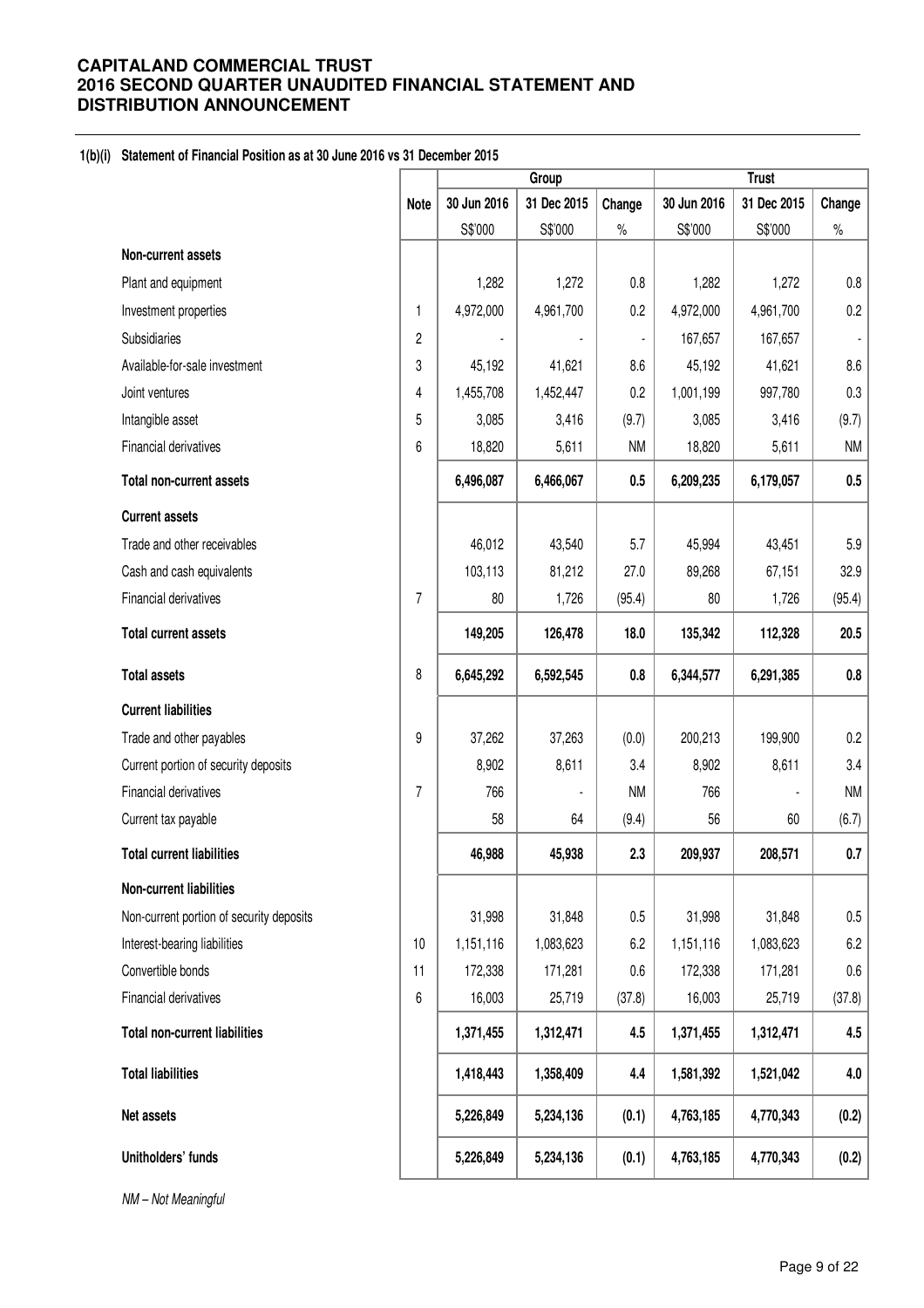#### Notes:

- (1) The increase in investment properties for the Group and the Trust was mainly due to the increase in property values based on valuations as at 30 June 2016.
- (2) This relates to the investments in wholly-owned subsidiaries, CCT MTN Pte. Ltd. and FOPL.
- (3) This relates to CCT's 17.7% stake in MQREIT. The increase in value of MQREIT as at 30 June 2016 from 31 December 2015 was due to increase in its unit price as well as the strengthening of the Malaysian Ringgit against Singapore Dollar.
- (4) This relates to 60% interest in RCS Trust and 40% interest in MSO Trust (including the unitholders' loans to MSO Trust). The increase in value as at 30 June 2016 from 31 December 2015 for the Group was mainly due to the increase in share of net asset value of MSO Trust arising from the increase in property value of CapitaGreen, offset partially by movement in hedging reserves. For the Trust, the increase was due to the additional RCS Trust units issued in respect of its asset management fees.
- (5) This relates primarily to the unamortised yield stabilization sum in relation to Twenty Anson.
- (6) This relates to the fair values of cross currency swaps.
- (7) This relates to the fair values of interest rate swaps.
- (8) Total assets were S\$6,645.3 million as at 30 June 2016 (31 December 2015: S\$6,592.5 million). Total deposited property value, including CCT's 60% interest in RCS Trust and 40% interest in MSO Trust as at 30 June 2016 was S\$7,787.8 million (31 December 2015: S\$7,721.5 million).
- (9) Included in Trade and other payables of the Trust is the balance purchase consideration of S\$163.1 million payable by the Trust to its subsidiary, FOPL, in respect of the transfer of Twenty Anson on 1 July 2015.
- (10) Interest-bearing liabilities under non-current liabilities as at 30 June 2016 comprised:
	- a) Unsecured fixed rate notes totaling S\$150.0 million; JPY24.9 billion and HKD585.0 million (hedged via cross currency swaps to S\$425.8 million); and
	- b) Unsecured bank borrowings of S\$571.6 million.
- (11) This relates to the liability component of CB 2017 of principal amount S\$175.0 million which was measured at amortised cost.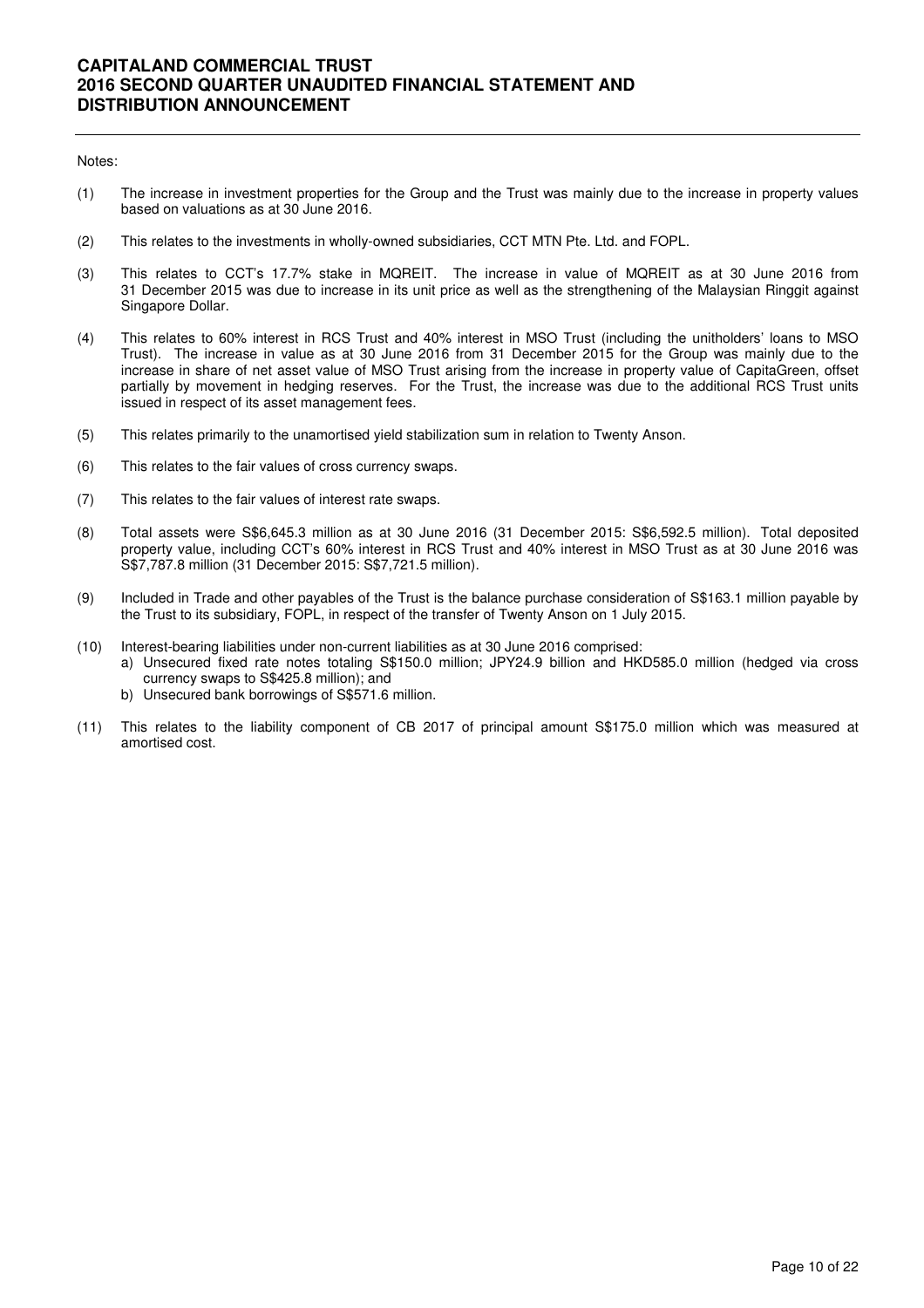## **1(b)(ii) Aggregate amount of borrowings and debt securities**

|                                                 | <b>Group and Trust</b> |             |        |  |
|-------------------------------------------------|------------------------|-------------|--------|--|
|                                                 | 30 Jun 2016            | 31 Dec 2015 | Change |  |
|                                                 | S\$'000                | S\$'000     | $\%$   |  |
| <b>Unsecured borrowings</b>                     |                        |             |        |  |
| Amount repayable after one year                 | 1,326,669              | 1,258,918   | 5.4    |  |
| Less: Unamortised portion of transactions costs | (3,215)                | (4,014)     | (19.9) |  |
| Net unsecured borrowings after one year         | 1,323,454              | 1,254,904   | 5.5    |  |

# **For information only** (1)

CCT's 60% interest in RCS Trust's and CCT's 40% interest in MSO Trust's aggregate amount of borrowings are as follows:

|                                                 | For information only |                 |        |  |
|-------------------------------------------------|----------------------|-----------------|--------|--|
|                                                 | 30 Jun 2016          | 31 Dec 2015     | Change |  |
|                                                 | <i>S\$'000</i>       | <i>S\$'000</i>  | ℅      |  |
| <b>Unsecured borrowings</b>                     |                      |                 |        |  |
| Amount repayable after one year                 | 641,700 (2)          |                 | NМ     |  |
| Less: Unamortised portion of transactions costs | (815)                |                 | NМ     |  |
| Net repayable after one year                    | 640,885              |                 | ΝM     |  |
| <b>Total unsecured borrowings</b>               | 640,885              | ٠               | NΜ     |  |
| <b>Secured borrowings</b>                       |                      |                 |        |  |
| Amount repayable after one year                 | $356,000^{(3)}$      | $356,000^{(3)}$ |        |  |
| Less: Unamortised portion of transactions costs | (1, 584)             | (1,764)         | (10.2) |  |
| Net repayable after one year                    | 354,416              | 354,236         | 0.1    |  |
| Amount repayable within one year                |                      | 626,400 (2)     | NМ     |  |
| Less: Unamortised portion of transactions costs |                      | (742)           | NМ     |  |
| Net repayable within one year                   | ٠                    | 625,658         | NΜ     |  |
| <b>Total secured borrowings</b>                 | 354,416              | 979,894         | (63.8) |  |

Notes:

(1) CCT's interest in the aggregate borrowings of RCS Trust and MSO Trust are not included under total borrowings in the statement of financial position.

(2) As at 30 June 2016, unsecured borrowings relates to CCT's 60% interest of RCS Trust's borrowings which has been refinanced in June 2016 with various maturities, with an average term to maturity of approximately 3.5 years.

(3) This relates to CCT's 40% interest of MSO Trust's borrowings due 2020.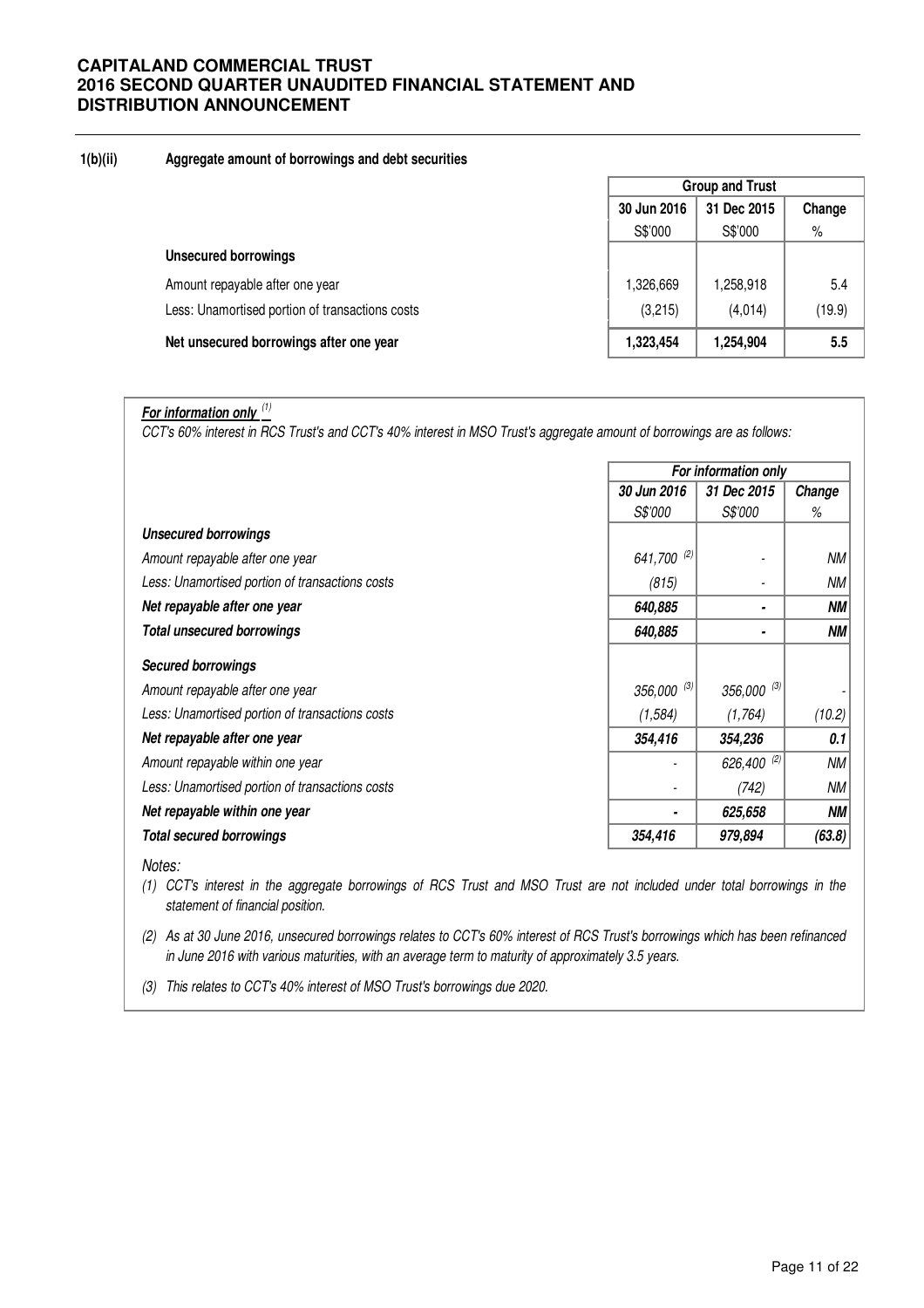## **1(c) Statement of Cash Flow (2Q 2016 vs 2Q 2015)**

|                                                     |             | Group    |           |  |
|-----------------------------------------------------|-------------|----------|-----------|--|
|                                                     |             | 2Q 2016  | 2Q 2015   |  |
|                                                     | <b>Note</b> | S\$'000  | S\$'000   |  |
| <b>Operating activities</b>                         |             |          |           |  |
| Total return for the period before tax              |             | 74,037   | 114,223   |  |
| <b>Adjustments for:</b>                             |             |          |           |  |
| Share of profit of joint ventures                   |             | (35,576) | (35, 100) |  |
| Amortisation of lease incentives                    |             | 291      | 308       |  |
| Amortisation of intangible asset                    |             | 287      | 206       |  |
| Depreciation of plant and equipment                 |             | 94       | 74        |  |
| Finance costs                                       |             | 9,592    | 8,625     |  |
| Interest income                                     |             | (1, 334) | (926)     |  |
| Impairment on available-for-sale investment         |             | 8,916    |           |  |
| Asset management fees paid and payable in Units     |             | 909      | 968       |  |
| Net increase in fair value of investment properties |             | (8,643)  | (37, 393) |  |
| Operating income before working capital changes     |             | 48,573   | 50,985    |  |
| Changes in working capital                          |             |          |           |  |
| Trade and other receivables                         |             | (1, 424) | (25)      |  |
| Trade and other payables                            |             | 1,663    | (2,021)   |  |
| Security deposits                                   |             | (321)    | 199       |  |
| Cash generated from operating activities            |             | 48,491   | 49,138    |  |
| Tax expenses paid                                   |             | (60)     | (88)      |  |
| Net cash from operating activities                  |             | 48,431   | 49,050    |  |
| <b>Investing activities</b>                         |             |          |           |  |
| Capital expenditure on investment properties        |             | (2, 169) | (2,815)   |  |
| Purchase of plant and equipment                     |             | (183)    | (32)      |  |
| Distributions received from joint ventures          |             | 21,654   | 21,533    |  |
| Interest income received                            |             | 2,988    | 225       |  |
| Net cash from investing activities                  |             | 22,290   | 18,911    |  |
| <b>Financing activities</b>                         |             |          |           |  |
| Interest paid                                       |             | (7, 774) | (9, 392)  |  |
| Distribution to unitholders                         |             | (6, 229) | (6,744)   |  |
| Proceeds from interest-bearing liabilities          |             |          | 90,000    |  |
| Repayment of interest-bearing liabilities           |             |          | (105,000) |  |
| Net cash used in financing activities               |             | (14,003) | (31, 136) |  |
| Net increase in cash and cash equivalents           |             | 56,718   | 36,825    |  |
| Cash and cash equivalents at beginning of period    |             | 46,395   | 54,927    |  |
| Cash and cash equivalents at end of period          |             | 103,113  | 91,752    |  |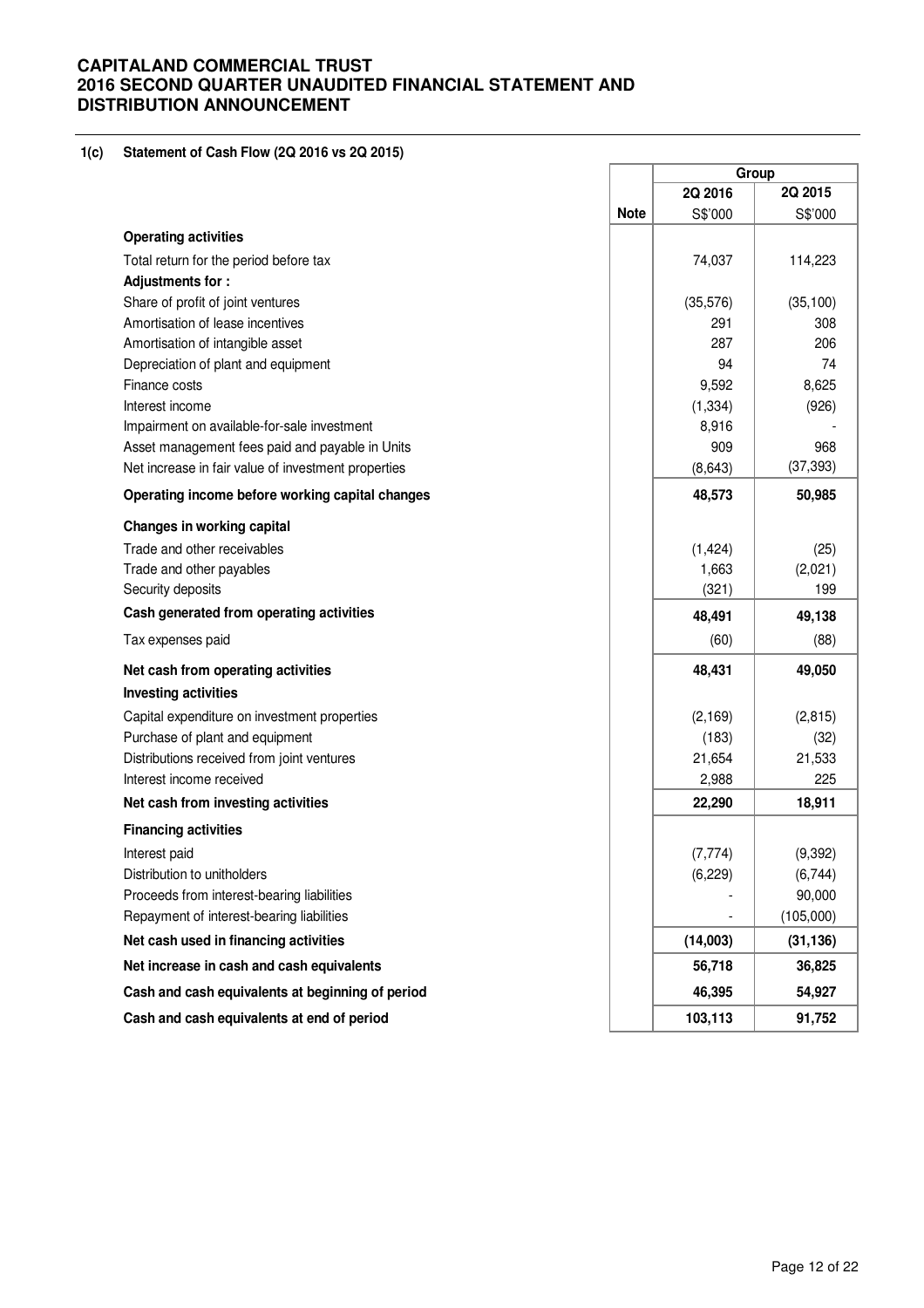**1(c)(ii) Statement of Cash Flow (1H 2016 vs 1H 2015)**

| <b>Operating activities</b><br>Total return for the period before tax<br>Adjustments for:<br>Share of profit of associate and joint ventures<br>Amortisation of lease incentives<br>Amortisation of intangible asset | <b>Note</b> | 1H 2016<br>S\$'000<br>135,916 | 1H 2015<br>S\$'000 |
|----------------------------------------------------------------------------------------------------------------------------------------------------------------------------------------------------------------------|-------------|-------------------------------|--------------------|
|                                                                                                                                                                                                                      |             |                               |                    |
|                                                                                                                                                                                                                      |             |                               |                    |
|                                                                                                                                                                                                                      |             |                               |                    |
|                                                                                                                                                                                                                      |             |                               | 153,599            |
|                                                                                                                                                                                                                      |             |                               |                    |
|                                                                                                                                                                                                                      |             | (56, 152)                     | (51,788)           |
|                                                                                                                                                                                                                      |             | 608                           | 621                |
|                                                                                                                                                                                                                      |             | 331                           | 378                |
| Depreciation of plant and equipment                                                                                                                                                                                  |             | 173                           | 147                |
| Finance costs                                                                                                                                                                                                        |             | 19,063                        | 17,135             |
| Interest income                                                                                                                                                                                                      |             | (2,656)                       | (1, 924)           |
| Impairment on available-for-sale investment                                                                                                                                                                          |             | 8,916                         |                    |
| Asset management fees paid and payable in Units                                                                                                                                                                      |             | 1,875                         | 1,918              |
| Net gain in fair value of investment properties                                                                                                                                                                      |             | (8,643)                       | (37, 393)          |
| Dilution loss on investment in associate                                                                                                                                                                             |             |                               | 18,903             |
| Foreign exchange loss                                                                                                                                                                                                |             |                               | 268                |
| Distribution from available-for-sale investment                                                                                                                                                                      |             | (1,708)                       |                    |
| Operating income before working capital changes                                                                                                                                                                      |             | 97,723                        | 101,864            |
| Changes in working capital                                                                                                                                                                                           |             |                               |                    |
| Trade and other receivables                                                                                                                                                                                          |             | (1,016)                       | (881)              |
| Trade and other payables                                                                                                                                                                                             |             | 494                           | (1,016)            |
| Security deposits                                                                                                                                                                                                    |             | 440                           | 1,314              |
| Cash generated from operations                                                                                                                                                                                       |             | 97,641                        | 101,281            |
| Tax expenses paid                                                                                                                                                                                                    |             | (232)                         | (88)               |
| Net cash generated from operating activities                                                                                                                                                                         |             | 97,409                        | 101,193            |
| <b>Investing activities</b>                                                                                                                                                                                          |             |                               |                    |
| Capital expenditure on investment properties                                                                                                                                                                         |             | (3,668)                       | (9, 433)           |
| Purchase of plant and equipment                                                                                                                                                                                      |             | (183)                         | (103)              |
| Distribution received from available-for-sale investment                                                                                                                                                             |             | 1,708                         |                    |
| Distributions received from associate & joint ventures                                                                                                                                                               |             | 43,668                        | 45,128             |
| Interest income received                                                                                                                                                                                             |             | 3,520                         | 420                |
| Net cash from investing activities                                                                                                                                                                                   |             | 45,045                        | 36,012             |
| <b>Financing activities</b>                                                                                                                                                                                          |             |                               |                    |
| Interest paid                                                                                                                                                                                                        |             | (17, 282)                     | (16, 676)          |
| Distribution to unitholders                                                                                                                                                                                          |             | (127, 271)                    | (124, 862)         |
| Proceeds from interest-bearing liabilities                                                                                                                                                                           | 1           | 224,000                       | 190,000            |
| Repayment of interest-bearing liabilities                                                                                                                                                                            | 2           | (200,000)                     | (195,000)          |
| Net cash used in financing activities                                                                                                                                                                                |             | (120, 553)                    | (146, 538)         |
| Net increase / (decrease) in cash and cash equivalents                                                                                                                                                               |             | 21,901                        | (9, 333)           |
| Cash and cash equivalents at beginning of the period                                                                                                                                                                 |             | 81,212                        | 101,085            |
| Cash and cash equivalents at end of the period                                                                                                                                                                       |             | 103,113                       | 91,752             |

Notes:

(1) This relates to the proceeds from bank borrowings of S\$121.6 million and issuance of HKD585.0 million fixed rate notes due 2021. The HKD585.0 million fixed rate notes have been hedged via cross currency interest rate swaps to notional principal amount of S\$102.5 million at an interest rate of 2.7% per annum.

(2) This relates to the repayment of bank borrowings.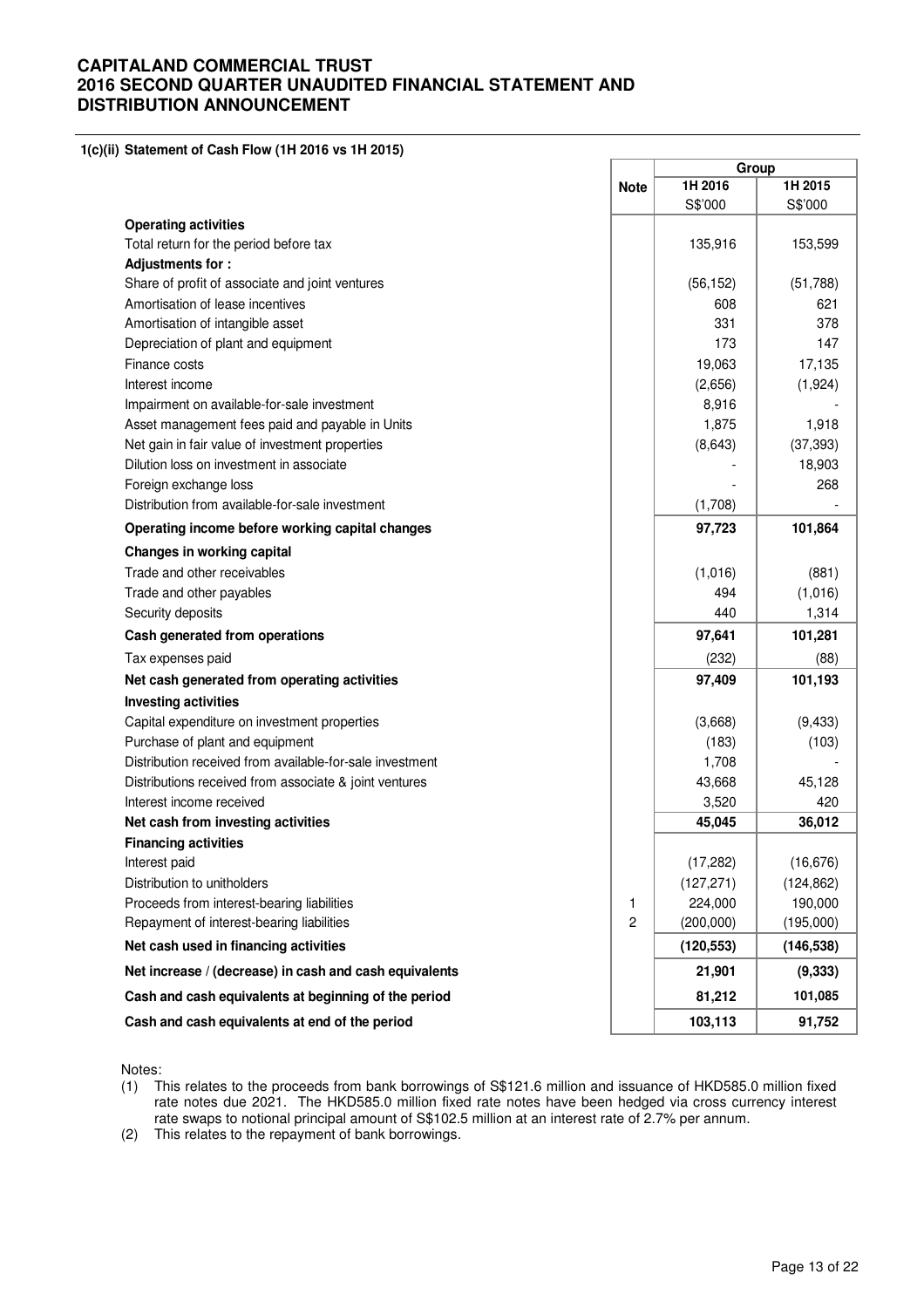## **1(d)(i) Statement of movement in unitholders' funds (2Q 2016 vs 2Q 2015)**

|                                                                             |      | Group              |                    |                    | <b>Trust</b>       |
|-----------------------------------------------------------------------------|------|--------------------|--------------------|--------------------|--------------------|
|                                                                             | Note | 2Q 2016<br>S\$'000 | 2Q 2015<br>S\$'000 | 2Q 2016<br>S\$'000 | 2Q 2015<br>S\$'000 |
| Net assets at beginning of period                                           |      | 5,134,660          | 5,086,630          | 4,681,079          | 4,641,447          |
| <b>Operations</b>                                                           |      |                    |                    |                    |                    |
| Total return for the period                                                 |      | 73,988             | 114,222            | 61,686             | 99,726             |
| Unitholders' transactions                                                   |      |                    |                    |                    |                    |
| Creation of units:                                                          |      |                    |                    |                    |                    |
| - Units issued in respect of RCS Trust's asset management fees              |      | 1,187              | 2,210              | 1,187              | 2,210              |
| - Asset management fee paid in Units                                        |      | 302                | 950                | 302                | 950                |
| Net increase in net assets resulting from unitholders' transactions         |      | 1,489              | 3,160              | 1,489              | 3,160              |
| Movement in reserves                                                        |      |                    |                    |                    |                    |
| - Available-for-sale reserve                                                |      | 9,919              | (3,835)            | 9,919              | (3,835)            |
| - Hedging reserves                                                          | 2    | 6,793              | (3,321)            | 9,012              | (3,608)            |
| Net increase / (decrease) in net assets resulting from movement in reserves |      | 16,712             | (7, 156)           | 18,931             | (7, 443)           |
| Net increase in net assets                                                  |      | 92,189             | 110,226            | 82,106             | 95,443             |
| Net assets at end of period                                                 |      | 5,226,849          | 5,196,856          | 4,763,185          | 4,736,890          |

Notes**:** 

- (1) This relates to marked to market movement of MQREIT. The available-for-sale reserve as at 30 June 2016 has been reclassified to the income statement as impairment loss of available-for-sale investment arising from the assessment of the value of available-for-sale investment in MQREIT.
- (2) The movement in hedging reserves for the Trust relates to the fair value changes of the cross currency and interest rate swaps and the revaluation of JPY and HKD notes. Included in movement for the Group was the Group's share of the movement in hedging reserves of the joint ventures.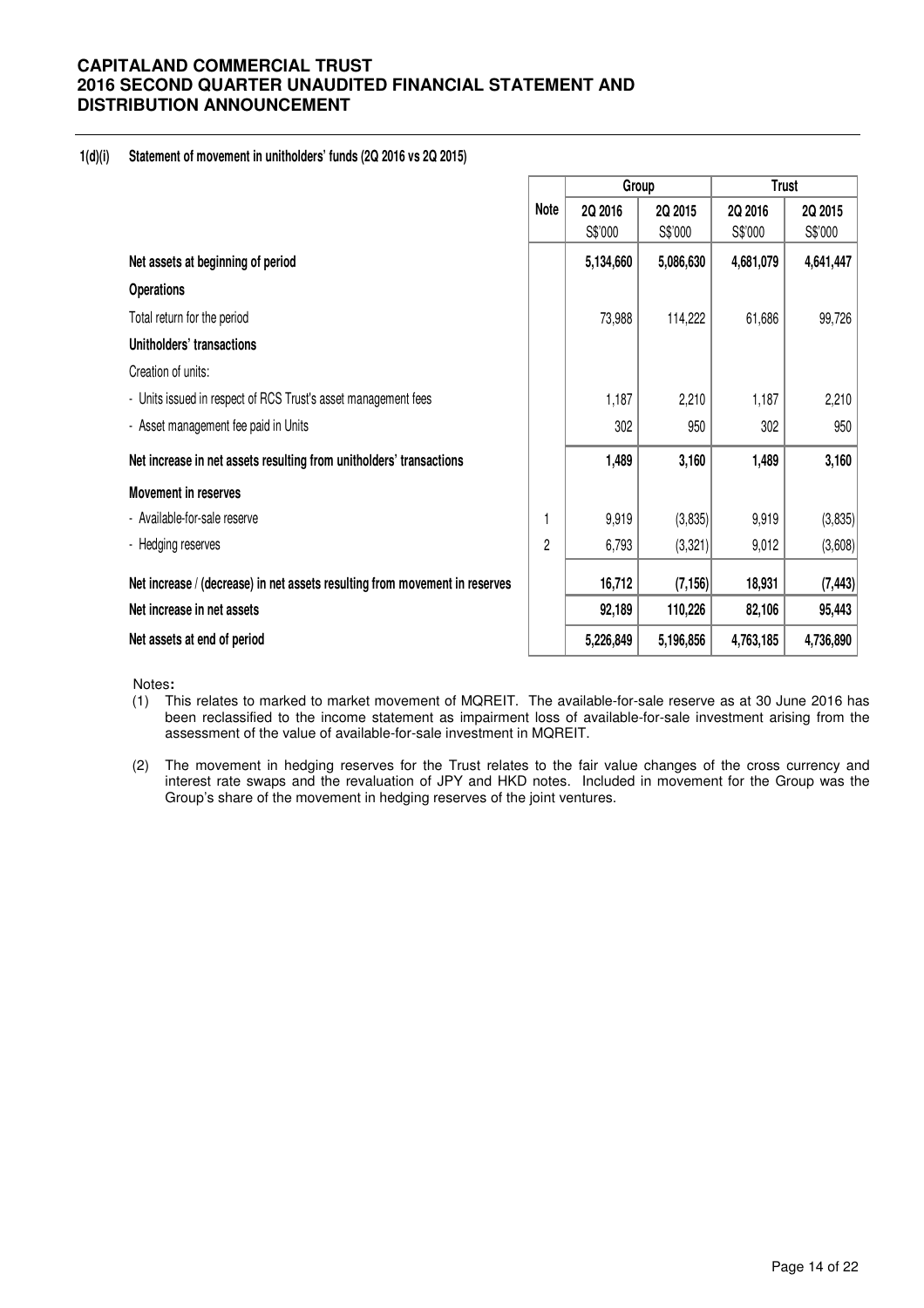## **1(d)(ii) Statement of movement in unitholders' funds (1H 2016 vs 1H 2015)**

|                                                                             |                | Group      |            | <b>Trust</b> |            |  |
|-----------------------------------------------------------------------------|----------------|------------|------------|--------------|------------|--|
|                                                                             | <b>Note</b>    | 1H 2016    | 1H 2015    | 1H 2016      | 1H 2015    |  |
|                                                                             |                | S\$'000    | S\$'000    | S\$'000      | S\$'000    |  |
| Net assets as at beginning of the period                                    |                | 5,234,136  | 5,153,488  | 4,770,343    | 4,690,828  |  |
| <b>Operations</b>                                                           |                |            |            |              |            |  |
| Net increase in net assets resulting from operations                        |                | 135,690    | 153,512    | 125,416      | 166,259    |  |
| Unitholders' transactions                                                   |                |            |            |              |            |  |
| Creation of new units:                                                      |                |            |            |              |            |  |
| - Units issued in respect of RCS Trust's asset management fees              |                | 3,419      | 4,419      | 3,419        | 4,419      |  |
| - Asset management fee paid in Units                                        |                | 1,269      | 1,875      | 1,269        | 1,875      |  |
| Distributions to unitholders                                                |                | (127, 271) | (124, 862) | (127, 271)   | (124, 862) |  |
| Net decrease in net assets resulting from unitholders' transactions         |                | (122, 583) | (118, 568) | (122, 583)   | (118, 568) |  |
| <b>Movement in reserves</b>                                                 |                |            |            |              |            |  |
| - Available-for-sale reserve                                                |                | 12,487     | (3,835)    | 12,487       | (3,835)    |  |
| - Foreign currency translation reserves                                     | $\overline{2}$ |            | 10,010     |              |            |  |
| - Hedging reserves                                                          | 3              | (32, 881)  | 2,249      | (22, 478)    | 2,206      |  |
| Net (decrease) / increase in net assets resulting from movement in reserves |                | (20, 394)  | 8,424      | (9,991)      | (1,629)    |  |
| Net (decrease) / increase in net assets                                     |                | (7, 287)   | 43,368     | (7, 158)     | 46,062     |  |
| Net assets as at end of the period                                          |                | 5,226,849  | 5,196,856  | 4,763,185    | 4,736,890  |  |

Notes:

- 1) This relates to marked to market movement of MQREIT. The available-for-sale reserve as at 30 June 2016 has been reclassified to the income statement due to the assessment on the impairment of available-for-sale investment in MQREIT.
- 2) The movement in foreign currency translation reserves in 1H 2015 relates to movement in translating CCT's 30% interest in MQREIT, which was denominated in Malaysian Ringgit, when it was classified as an investment in associate.
- 3) The movement in hedging reserves for the Trust relates to the fair value changes of the cross currency and interest rate swaps and the revaluation of JPY and HKD notes. Included in movement for the Group was the Group's share of movement in hedging reserves of the joint ventures.

## **Convertible Bonds**

| Principal Amount Outstanding   | <b>Maturity Date</b> | <b>Conversion Price</b><br>per Unit as at<br>30 June 2016 |
|--------------------------------|----------------------|-----------------------------------------------------------|
| <b>ICB 2017</b>                |                      |                                                           |
| S\$175.0 million 2.5 per cent. | 12 September 2017    | 1.4816                                                    |

Assuming all the CB 2017 were fully converted based on the conversion price, the number of new units to be issued would be 118,115,550, representing 4.0% of the total number of CCT units in issue as at 30 June 2016 (2,956,335,012 Units). In comparison, this was against 113,569,991 Units at the conversion price of S\$1.5409 as at 30 June 2015, representing 3.9% of the total number of CCT units in issue as at 30 June 2015 (2,948,513,510 Units).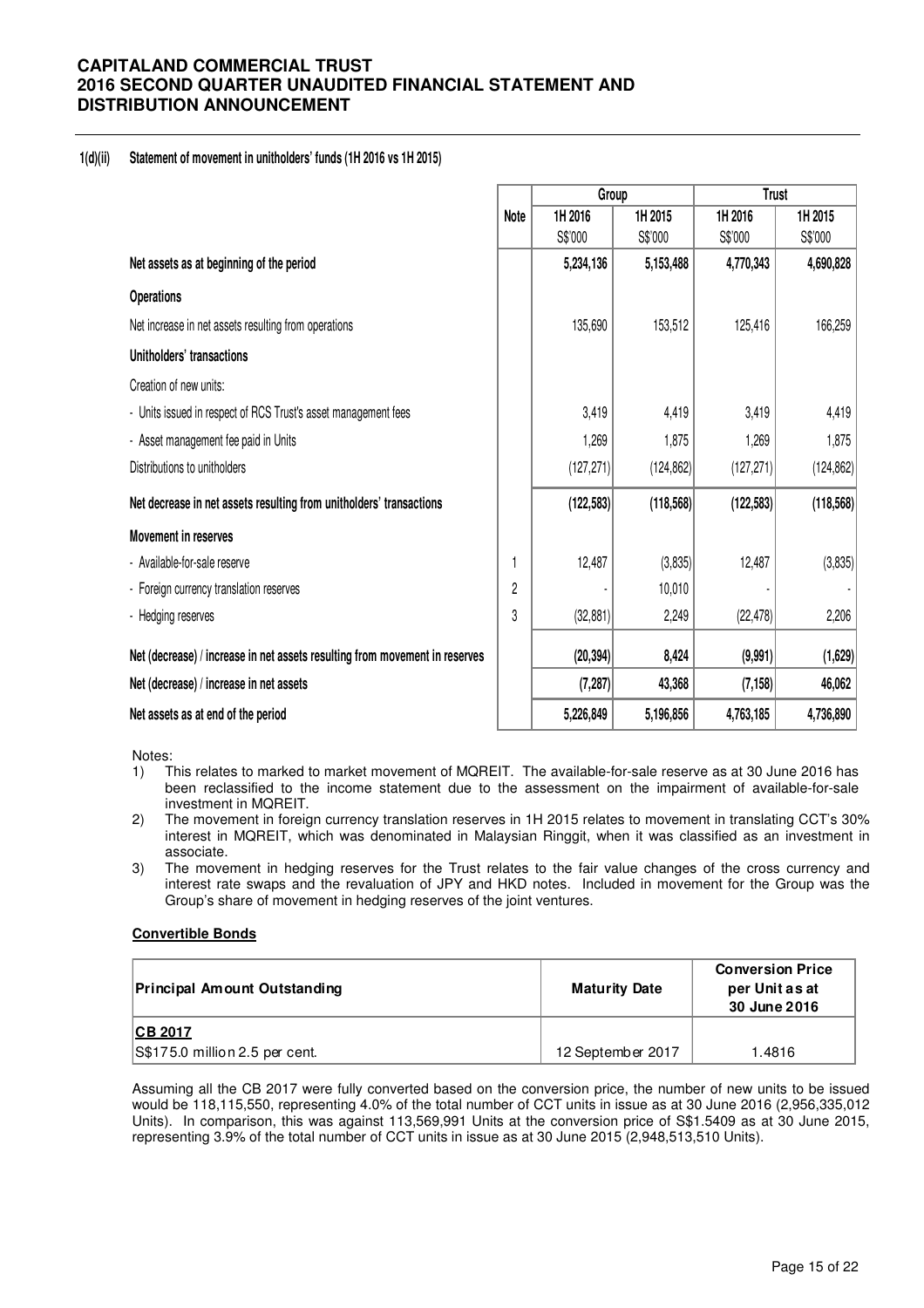## **1(e)(i) Details of any change in the units (2Q 2016 vs 2Q 2015)**

|                                                                                                                                    | <b>Group and Trust</b>  |                         |  |
|------------------------------------------------------------------------------------------------------------------------------------|-------------------------|-------------------------|--|
|                                                                                                                                    | 2Q 2016<br><b>Units</b> | 2Q 2015<br><b>Units</b> |  |
| Units in issue as at beginning of period                                                                                           | 2,955,321,679           | 2,946,694,080           |  |
| Issue of new Units:<br>- in settlement of the asset management fee in relation to RCS Trust<br>(CCT's 60% interest) <sup>(1)</sup> | 807,826                 | 1,272,696               |  |
| - in settlement of the asset management fees in relation to<br>Wilkie Edge and One George Street <sup>(1)</sup>                    | 205,507                 | 546,734                 |  |
| Units in issue as at end of period                                                                                                 | 2,956,335,012           | 2,948,513,510           |  |

#### Note:

(1) Settlement of asset management fees in 2Q 2016 relates to the base fee component only whereas for 2Q 2015, it includes both the base fee and performance fee component.

## **1(e)(ii) Details of any change in the units (1H 2016 vs 1H 2015)**

|                                                                                                                              | <b>Group and Trust</b> |                  |
|------------------------------------------------------------------------------------------------------------------------------|------------------------|------------------|
|                                                                                                                              | 1H 2016<br>Units       | 1H 2015<br>Units |
| Units in issue as at beginning of year                                                                                       | 2,952,931,319          | 2,944,849,310    |
| Issue of new Units:<br>- in settlement of the asset management fee in relation to RCS Trust<br>$(CCT's 60\%$ interest) $(1)$ | 2,475,369              | 2,572,514        |
| - in settlement of the asset management fees in relation<br>to Wilkie Edge and One George Street <sup>(1)</sup>              | 928,324                | 1,091,686        |
| Units in issue as at end of year                                                                                             | 2,956,335,012          | 2,948,513,510    |

Note:

(1) Settlement of asset management fees in 1H 2016 includes base fee component of 1Q 2016 whereas for 1H 2015, it includes both the base fee and performance fee component.

#### **2 Whether the figures have been audited or reviewed, and in accordance with which auditing standard or practice**

The figures have not been audited nor reviewed by our auditors.

**3 Where the figures have been audited or reviewed, the auditors' report (including any qualifications or emphasis of matter)** 

Not applicable.

#### **4 Whether the same accounting policies and methods of computation as in the issuer's most recent audited annual financial statements have been applied**

The accounting policies and methods of computation applied in the financial statements for the current reporting period are consistent with the audited financial statements for the year ended 31 December 2015.

**5 If there are any changes in the accounting policies and methods of computation, including any required by an accounting standard, what has changed, as well as the reasons for, and the effect of, the change**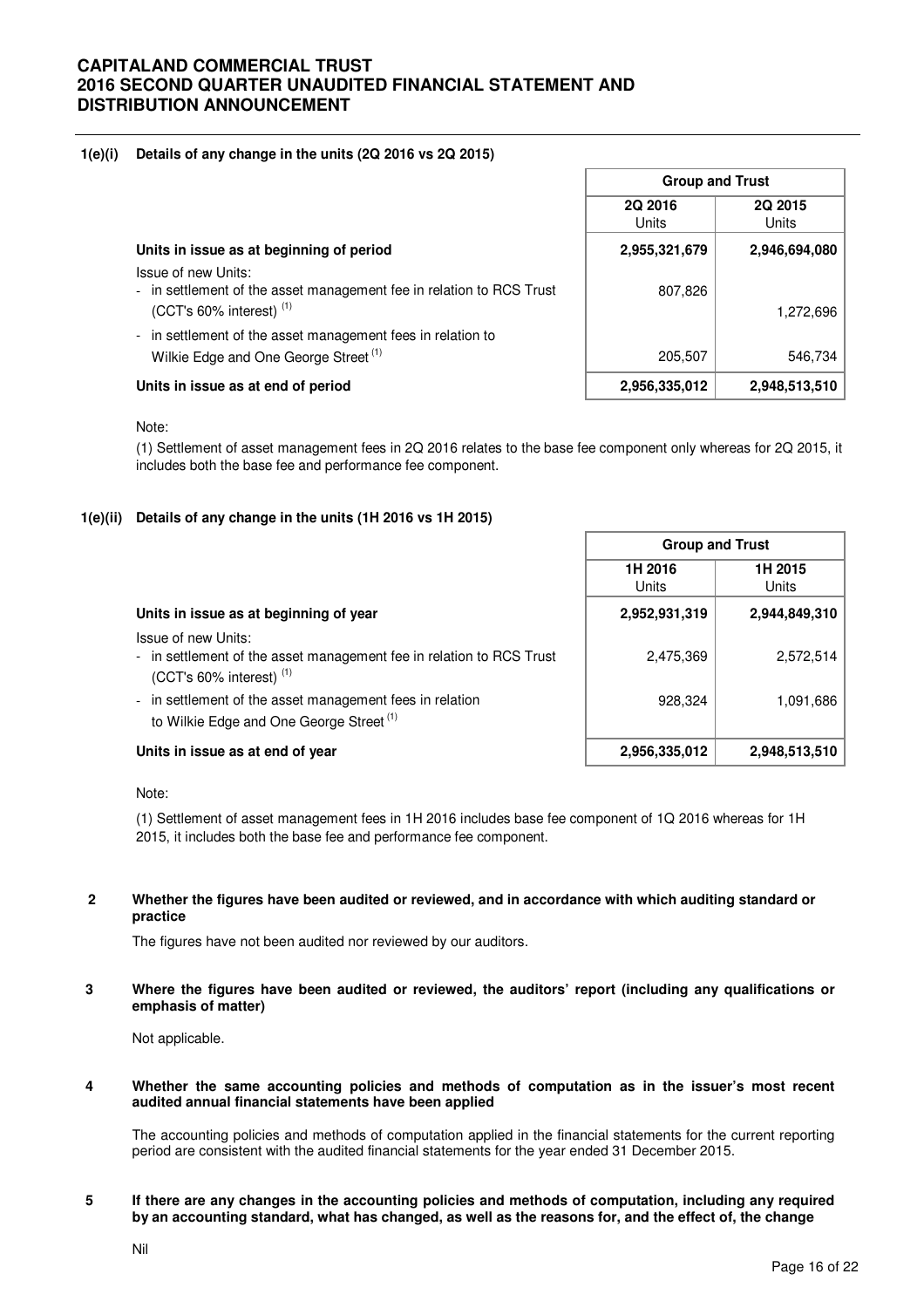#### **6 Earnings per unit ("EPU") and distribution per unit ("DPU") for the financial period**

## **EPU (2Q 2016 vs 2Q 2015)**

|                                                                              |                | Group         |               | <b>Trust</b>  |               |
|------------------------------------------------------------------------------|----------------|---------------|---------------|---------------|---------------|
|                                                                              | <b>Note</b>    | 2Q 2016       | 2Q 2015       | 2Q 2016       | 2Q 2015       |
| <b>Basic EPU</b><br>Weighted average number of Units in issue                |                | 2,956,068,079 | 2,947,933,692 | 2,956,068,079 | 2,947,933,692 |
| Based on weighted average number of Units<br>in issue                        |                | 2.50c         | 3.87c         | 2.09c         | 3.38c         |
| <b>Diluted EPU</b><br>Weighted average number of Units in issue<br>(diluted) |                | 3,077,874,203 | 3,061,503,683 | 3,077,874,203 | 3,061,503,683 |
| Based on weighted average number of Units<br>in issue (diluted)              | $\overline{2}$ | 2.46c         | 3.78c         | 2.06c         | 3.31c         |

## **EPU (1H 2016 vs 1H 2015)**

|                                                                              |                | Group         |               | <b>Trust</b>  |                 |
|------------------------------------------------------------------------------|----------------|---------------|---------------|---------------|-----------------|
|                                                                              | <b>Note</b>    | 1H 2016       | 1H 2015       | 1H 2016       | 1H 2015         |
| <b>Basic EPU</b><br>Weighted average number of Units in issue                |                | 2,955,268,868 | 2,946,980,971 | 2,955,268,868 | 2,946,980,971   |
| Based on weighted average number of Units<br>in issue                        |                | 4.59c         | 5.21c         | 4.24c         | $5.64 \text{C}$ |
| <b>Diluted EPU</b><br>Weighted average number of Units in issue<br>(diluted) |                | 3,077,469,558 | 3,057,286,675 | 3,077,469,558 | 3,057,286,675   |
| Based on weighted average number of Units<br>in issue (diluted)              | $\overline{2}$ | 4.51c         | 5.13c         | 4.18c         | 5.54c           |

Notes:

- (1) In computing the basic EPU, total return for the period after tax and the weighted average number of Units outstanding during the period were used.
- (2) In computing the diluted EPU, the total return for the period after tax and the weighted average number of Units outstanding during the period were adjusted for the effects of all dilutive potential Units arising from the assumed conversion of the outstanding convertible bonds to Units and assumed issuance of Units for the payment of unpaid asset management fees.

#### **Distribution per unit ("DPU")**

In computing 2Q 2016 and 1H 2016 DPU, the number of Units as at 30 June 2016 was used for the computation.

|                          | 2Q 2016           | 2Q 2015           | 1H 2016       | 1H 2015       |
|--------------------------|-------------------|-------------------|---------------|---------------|
| Number of Units in issue | 2,956,335,012     | 2,948,513,510     | 2,956,335,012 | 2,948,513,510 |
| DPU for period           | 2.20 <sub>¢</sub> | 2.19 <sub>0</sub> | 4.39¢         | 4.31¢         |

Note:

(1) The estimated DPU for 2Q 2016 and 1H 2016 were computed on the basis that none of the CB 2017 is converted into Units. Accordingly, the actual quantum of DPU may differ if the CB 2017 is converted into Units on or before books closure date.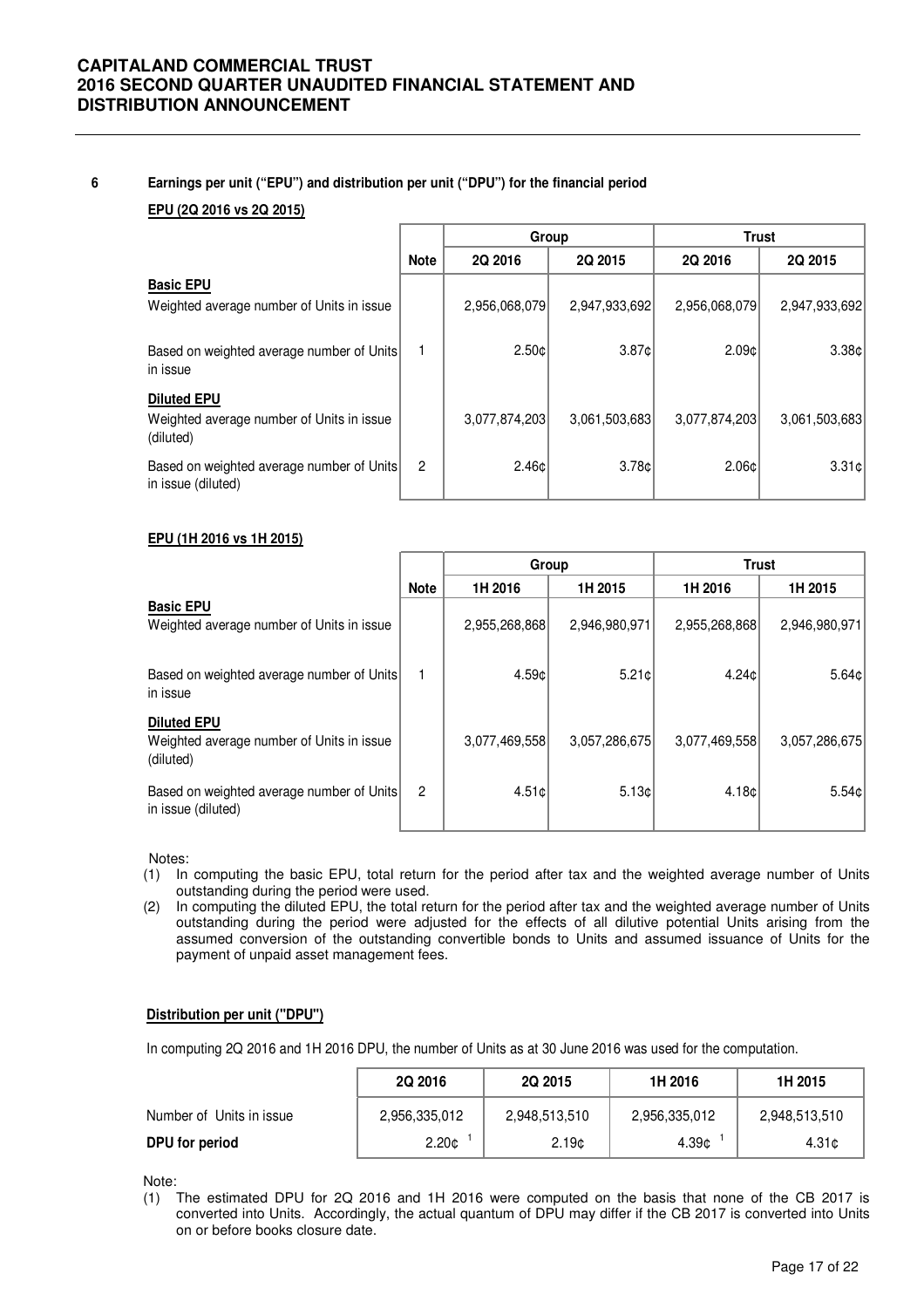#### **7 Net asset value ("NAV") / Net tangible asset ("NTA") per Unit based on Units in issue at the end of the period.**

|                                                                                    |             | Group         |               | <b>Trust</b>  |               |
|------------------------------------------------------------------------------------|-------------|---------------|---------------|---------------|---------------|
|                                                                                    | <b>Note</b> | 30 Jun 2016   | 31 Dec 2015   | 30 Jun 2016   | 31 Dec 2015   |
| Number of Units in issue at end of the period                                      |             | 2,956,335,012 | 2,952,931,319 | 2,956,335,012 | 2,952,931,319 |
| NAV (S\$'000)                                                                      |             | 5,226,849     | 5,234,136     | 4,763,185     | 4,770,343     |
| NTA (S\$'000)                                                                      |             | 5,223,764     | 5,230,720     | 4,760,100     | 4,766,927     |
| NAV per Unit                                                                       |             | \$1.77        | \$1.77        | \$1.61        | \$1.62        |
| NTA per Unit                                                                       |             | \$1.77        | \$1.77        | \$1.61        | \$1.61        |
| Adjusted NAV / NTA per Unit (excluding the<br>distributable income to unitholders) |             | \$1.72        | \$1.73        | \$1.57        | \$1.57        |

Note:

(1) NAV and NTA per Unit was computed based on NAV and NTA over the number of Units in issue as at end of the period respectively.

## **8 Review of the performance**

| 2Q 2015<br>1H 2016<br>1H 2015<br>2Q 2016<br>Change<br>Change<br><b>Statement of Total Return</b><br>S\$'000<br>S\$'000<br>S\$'000<br>S\$'000<br>$\%$<br>$\%$<br>67,572<br>69,113<br>(2.2)<br>134,429<br>137,275<br>(2.1)<br>Gross revenue<br>5.7<br>(30, 950)<br>5.1<br>Property operating expenses<br>(16, 121)<br>(15, 254)<br>(29, 448)<br>(4.5)<br>103,479<br>Net property income<br>51,451<br>53,859<br>107,827<br>(4.0)<br>Interest income<br>926<br>44.1<br>1,334<br>2,656<br>1,924<br>38.0<br>Investment income<br>1,708<br>ΝM<br>Amortisation of intangible asset<br>(287)<br>(206)<br>39.3<br>(331)<br>(378)<br>(12.4)<br>Asset management fees:<br>- Base fees<br>(1, 323)<br>4.8<br>5.3<br>(1,262)<br>(2,624)<br>(2, 493)<br>(4.2)<br>- Performance fees<br>(2, 217)<br>(2,315)<br>(4, 579)<br>(4, 772)<br>(4.0)<br>(632)<br>(2.3)<br>Trust expenses<br>(647)<br>(1,209)<br>(1,652)<br>(26.8)<br>11.2<br>(9,592)<br>(8,625)<br>11.3<br>Finance costs<br>(19,063)<br>(17, 135)<br>38,734<br>41,730<br>(7.2)<br>Net income before share of profit of associate and joint ventures<br>80,037<br>83,321<br>(3.9)<br>Share of profit (net of tax) of:<br><b>NM</b><br>- Associate<br>1,820<br>- Joint ventures<br>35,576<br>35,100<br>1.4<br>56,152<br>49,968<br>12.4<br>Net income<br>74,310<br>76,830<br>(3.3)<br>136,189<br>135,109<br>0.8<br>Dilution loss on investment in associate<br><b>NM</b><br>(18,903)<br><b>NM</b><br>(8,916)<br>Impairment on available-for-sale investment<br>(8,916)<br>ΝM<br>Net gain in fair value of investment properties<br>8,643<br>37,393<br>(76.9)<br>8,643<br>37,393<br>(76.9)<br>74,037<br>135,916<br>Total return for the period before tax<br>114,223<br>(35.2)<br>153,599<br>(11.5)<br><b>NM</b><br><b>NM</b><br>(49)<br>(1)<br>(226)<br>(87)<br>Tax expense<br>73,988<br>Total return for the period after tax<br>114,222<br>(35.2)<br>135,690<br>153,512<br>(11.6) | Group |  |  |  |  |  |
|--------------------------------------------------------------------------------------------------------------------------------------------------------------------------------------------------------------------------------------------------------------------------------------------------------------------------------------------------------------------------------------------------------------------------------------------------------------------------------------------------------------------------------------------------------------------------------------------------------------------------------------------------------------------------------------------------------------------------------------------------------------------------------------------------------------------------------------------------------------------------------------------------------------------------------------------------------------------------------------------------------------------------------------------------------------------------------------------------------------------------------------------------------------------------------------------------------------------------------------------------------------------------------------------------------------------------------------------------------------------------------------------------------------------------------------------------------------------------------------------------------------------------------------------------------------------------------------------------------------------------------------------------------------------------------------------------------------------------------------------------------------------------------------------------------------------------------------------------------------------------------------------------------------------------|-------|--|--|--|--|--|
|                                                                                                                                                                                                                                                                                                                                                                                                                                                                                                                                                                                                                                                                                                                                                                                                                                                                                                                                                                                                                                                                                                                                                                                                                                                                                                                                                                                                                                                                                                                                                                                                                                                                                                                                                                                                                                                                                                                          |       |  |  |  |  |  |
|                                                                                                                                                                                                                                                                                                                                                                                                                                                                                                                                                                                                                                                                                                                                                                                                                                                                                                                                                                                                                                                                                                                                                                                                                                                                                                                                                                                                                                                                                                                                                                                                                                                                                                                                                                                                                                                                                                                          |       |  |  |  |  |  |
|                                                                                                                                                                                                                                                                                                                                                                                                                                                                                                                                                                                                                                                                                                                                                                                                                                                                                                                                                                                                                                                                                                                                                                                                                                                                                                                                                                                                                                                                                                                                                                                                                                                                                                                                                                                                                                                                                                                          |       |  |  |  |  |  |
|                                                                                                                                                                                                                                                                                                                                                                                                                                                                                                                                                                                                                                                                                                                                                                                                                                                                                                                                                                                                                                                                                                                                                                                                                                                                                                                                                                                                                                                                                                                                                                                                                                                                                                                                                                                                                                                                                                                          |       |  |  |  |  |  |
|                                                                                                                                                                                                                                                                                                                                                                                                                                                                                                                                                                                                                                                                                                                                                                                                                                                                                                                                                                                                                                                                                                                                                                                                                                                                                                                                                                                                                                                                                                                                                                                                                                                                                                                                                                                                                                                                                                                          |       |  |  |  |  |  |
|                                                                                                                                                                                                                                                                                                                                                                                                                                                                                                                                                                                                                                                                                                                                                                                                                                                                                                                                                                                                                                                                                                                                                                                                                                                                                                                                                                                                                                                                                                                                                                                                                                                                                                                                                                                                                                                                                                                          |       |  |  |  |  |  |
|                                                                                                                                                                                                                                                                                                                                                                                                                                                                                                                                                                                                                                                                                                                                                                                                                                                                                                                                                                                                                                                                                                                                                                                                                                                                                                                                                                                                                                                                                                                                                                                                                                                                                                                                                                                                                                                                                                                          |       |  |  |  |  |  |
|                                                                                                                                                                                                                                                                                                                                                                                                                                                                                                                                                                                                                                                                                                                                                                                                                                                                                                                                                                                                                                                                                                                                                                                                                                                                                                                                                                                                                                                                                                                                                                                                                                                                                                                                                                                                                                                                                                                          |       |  |  |  |  |  |
|                                                                                                                                                                                                                                                                                                                                                                                                                                                                                                                                                                                                                                                                                                                                                                                                                                                                                                                                                                                                                                                                                                                                                                                                                                                                                                                                                                                                                                                                                                                                                                                                                                                                                                                                                                                                                                                                                                                          |       |  |  |  |  |  |
|                                                                                                                                                                                                                                                                                                                                                                                                                                                                                                                                                                                                                                                                                                                                                                                                                                                                                                                                                                                                                                                                                                                                                                                                                                                                                                                                                                                                                                                                                                                                                                                                                                                                                                                                                                                                                                                                                                                          |       |  |  |  |  |  |
|                                                                                                                                                                                                                                                                                                                                                                                                                                                                                                                                                                                                                                                                                                                                                                                                                                                                                                                                                                                                                                                                                                                                                                                                                                                                                                                                                                                                                                                                                                                                                                                                                                                                                                                                                                                                                                                                                                                          |       |  |  |  |  |  |
|                                                                                                                                                                                                                                                                                                                                                                                                                                                                                                                                                                                                                                                                                                                                                                                                                                                                                                                                                                                                                                                                                                                                                                                                                                                                                                                                                                                                                                                                                                                                                                                                                                                                                                                                                                                                                                                                                                                          |       |  |  |  |  |  |
|                                                                                                                                                                                                                                                                                                                                                                                                                                                                                                                                                                                                                                                                                                                                                                                                                                                                                                                                                                                                                                                                                                                                                                                                                                                                                                                                                                                                                                                                                                                                                                                                                                                                                                                                                                                                                                                                                                                          |       |  |  |  |  |  |
|                                                                                                                                                                                                                                                                                                                                                                                                                                                                                                                                                                                                                                                                                                                                                                                                                                                                                                                                                                                                                                                                                                                                                                                                                                                                                                                                                                                                                                                                                                                                                                                                                                                                                                                                                                                                                                                                                                                          |       |  |  |  |  |  |
|                                                                                                                                                                                                                                                                                                                                                                                                                                                                                                                                                                                                                                                                                                                                                                                                                                                                                                                                                                                                                                                                                                                                                                                                                                                                                                                                                                                                                                                                                                                                                                                                                                                                                                                                                                                                                                                                                                                          |       |  |  |  |  |  |
|                                                                                                                                                                                                                                                                                                                                                                                                                                                                                                                                                                                                                                                                                                                                                                                                                                                                                                                                                                                                                                                                                                                                                                                                                                                                                                                                                                                                                                                                                                                                                                                                                                                                                                                                                                                                                                                                                                                          |       |  |  |  |  |  |
|                                                                                                                                                                                                                                                                                                                                                                                                                                                                                                                                                                                                                                                                                                                                                                                                                                                                                                                                                                                                                                                                                                                                                                                                                                                                                                                                                                                                                                                                                                                                                                                                                                                                                                                                                                                                                                                                                                                          |       |  |  |  |  |  |
|                                                                                                                                                                                                                                                                                                                                                                                                                                                                                                                                                                                                                                                                                                                                                                                                                                                                                                                                                                                                                                                                                                                                                                                                                                                                                                                                                                                                                                                                                                                                                                                                                                                                                                                                                                                                                                                                                                                          |       |  |  |  |  |  |
|                                                                                                                                                                                                                                                                                                                                                                                                                                                                                                                                                                                                                                                                                                                                                                                                                                                                                                                                                                                                                                                                                                                                                                                                                                                                                                                                                                                                                                                                                                                                                                                                                                                                                                                                                                                                                                                                                                                          |       |  |  |  |  |  |
|                                                                                                                                                                                                                                                                                                                                                                                                                                                                                                                                                                                                                                                                                                                                                                                                                                                                                                                                                                                                                                                                                                                                                                                                                                                                                                                                                                                                                                                                                                                                                                                                                                                                                                                                                                                                                                                                                                                          |       |  |  |  |  |  |
|                                                                                                                                                                                                                                                                                                                                                                                                                                                                                                                                                                                                                                                                                                                                                                                                                                                                                                                                                                                                                                                                                                                                                                                                                                                                                                                                                                                                                                                                                                                                                                                                                                                                                                                                                                                                                                                                                                                          |       |  |  |  |  |  |
|                                                                                                                                                                                                                                                                                                                                                                                                                                                                                                                                                                                                                                                                                                                                                                                                                                                                                                                                                                                                                                                                                                                                                                                                                                                                                                                                                                                                                                                                                                                                                                                                                                                                                                                                                                                                                                                                                                                          |       |  |  |  |  |  |
|                                                                                                                                                                                                                                                                                                                                                                                                                                                                                                                                                                                                                                                                                                                                                                                                                                                                                                                                                                                                                                                                                                                                                                                                                                                                                                                                                                                                                                                                                                                                                                                                                                                                                                                                                                                                                                                                                                                          |       |  |  |  |  |  |
|                                                                                                                                                                                                                                                                                                                                                                                                                                                                                                                                                                                                                                                                                                                                                                                                                                                                                                                                                                                                                                                                                                                                                                                                                                                                                                                                                                                                                                                                                                                                                                                                                                                                                                                                                                                                                                                                                                                          |       |  |  |  |  |  |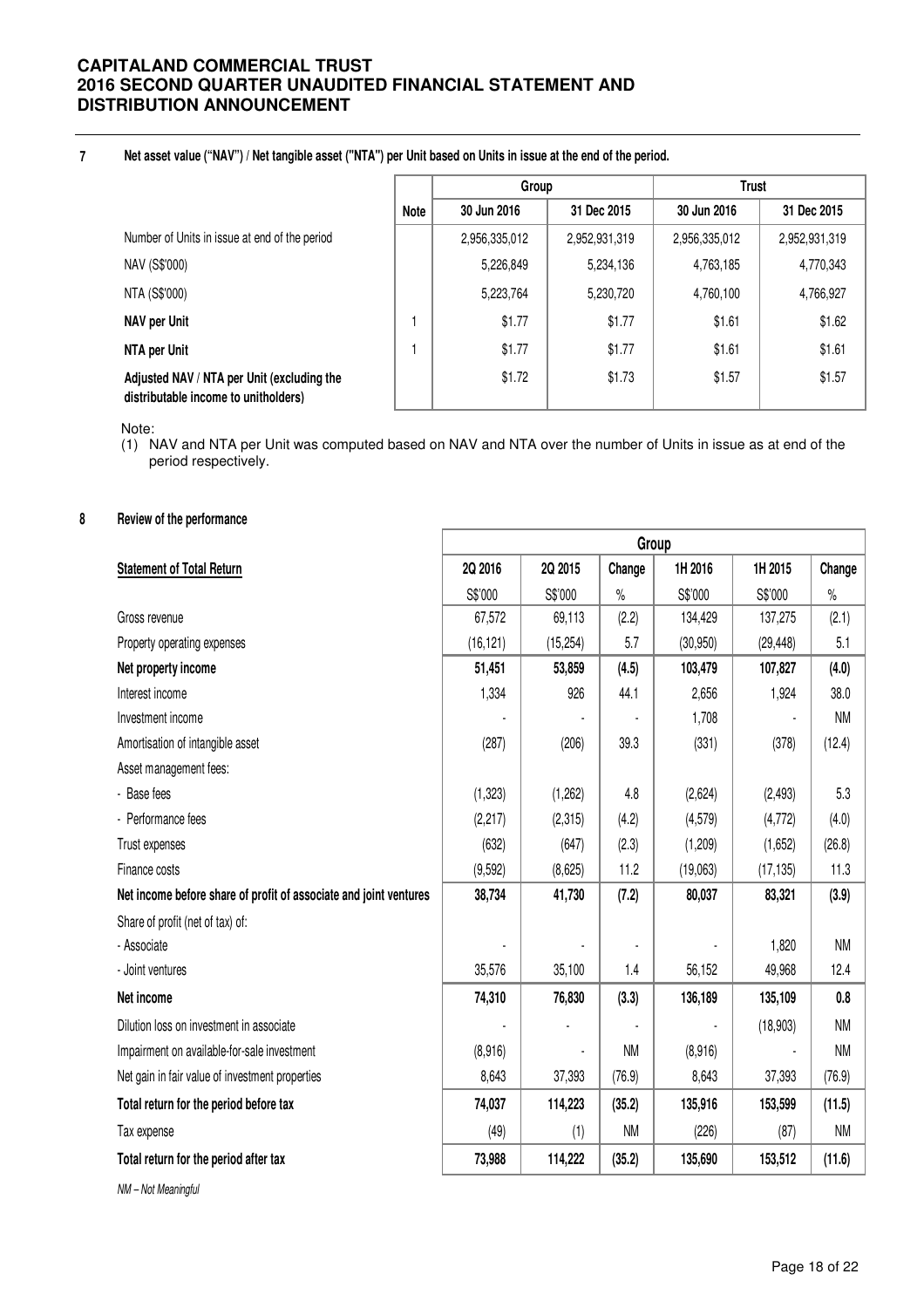|                                                                   | Group   |         |           |         |         |           |
|-------------------------------------------------------------------|---------|---------|-----------|---------|---------|-----------|
|                                                                   | 2Q 2016 | 2Q 2015 | Change    | 1H 2016 | 1H 2015 | Change    |
| <b>Distribution Statement</b>                                     | S\$'000 | S\$'000 | $\%$      | S\$'000 | S\$'000 | $\%$      |
| Net income before share of profit of associate and joint ventures | 38,734  | 41,730  | (7.2)     | 80,037  | 83,321  | (3.9)     |
| Net tax and other adjustments                                     | 3.043   | 1,380   | <b>NM</b> | 3,990   | 1,760   | <b>NM</b> |
| Distribution from joint ventures                                  | 23,311  | 21,315  | 9.4       | 45,906  | 42,097  | 9.0       |
| Distributable income to unitholders                               | 65,088  | 64,425  | 1.0       | 129,933 | 127,178 | 2.2       |
| DPU for the period                                                | 2.20c   | 2.19c   | 0.5       | 4.39c   | 4.31¢   | 1.9       |
| Annualised                                                        | 8.85c   | 8.78¢   | 0.8       | 8.83¢   | 8.69¢   | 1.6       |

NM – Not Meaningful

#### **Review of CCT Group's performance 2Q 2016 vs 2Q 2015**

- a) Gross revenue of S\$67.6 million in 2Q 2016 was lower than 2Q 2015 by S\$1.5 million or 2.2%. The decrease was mainly due to lower gross rental from Capital Tower, One George Street and Golden Shoe Car Park as a result of lower average occupancy. Lower car park revenue also contributed to the drop in gross revenue for Golden Shoe Car Park.
- b) Property operating expenses for 2Q 2016 of S\$16.1 million were higher than 2Q 2015 by S\$0.8 million or 5.7%. The increase was mainly due to higher property tax and more leasing commission incurred.
- c) Amortisation expense relates to the amortisation of intangible asset. The amount for 2Q 2016 of S\$0.3 million was 39.3% higher than 2Q 2015 of S\$0.2 million due to more yield stabilization sum required for Twenty Anson. Amortisation expense does not affect distributable income.
- d) Trust expenses in 2Q 2016 of S\$0.6 million were marginally lower than 2Q 2015 by S\$0.02 million or 2.3% mainly due to lower unitholders expenses.
- e) Finance costs of S\$9.6 million for 2Q 2016 were S\$1.0 million or 11.2% higher compared with 2Q 2015, mainly due to more borrowings as well as higher interest costs and amortization and transaction costs.
- f) Share of profit of joint ventures relates to CCT's 60% interest in RCS Trust and 40% interest in MSO Trust. The increase in the share of profit of joint ventures in 2Q 2016 from 2Q 2015 was mainly due to higher profits from MSO Trust which owns CapitaGreen, albeit offset by lower net gain in fair value of Raffles City Singapore (CCT's 60% interest).
- g) The distributable income to unitholders in 2Q 2016 of S\$65.1 million was 1.0% higher than 2Q 2015 of S\$64.4 million notwithstanding lower net property income mainly due to more distributions received from RCS Trust and MSO Trust.

#### **Review of CCT Group's performance 1H 2016 vs 1H 2015**

- a) Gross revenue of S\$134.4 million in 1H 2016 was lower than 1H 2015 by S\$2.8 million or 2.1%. The drop was due to lower revenue from Capital Tower, One George Street and Golden Shoe Car Park and Wilkie Edge as a result of lower average occupancy and / or lower average rental rate. In addition, lower car park revenue also contributed to the drop in gross revenue for Golden Shoe Car Park.
- b) Property operating expenses for 1H 2016 of S\$31.0 million were higher than 1H 2015 by S\$1.5 million or 5.1%. The increase was mainly due to higher property tax, higher leasing commission and ad-hoc maintenance and repairs.
- c) Amortisation expense relates to the amortisation of intangible asset. The amount for 1H 2016 of S\$0.3 million was lower than 1H 2015 of S\$0.4 million mainly due to less yield stabilization sum required for Twenty Anson. Amortisation expense does not affect distributable income.
- d) Trust expenses in 1H 2016 of S\$1.2 million were lower than 1H 2015 by S\$0.4 million or 26.8% mainly due to lower unitholders expenses.
- e) Finance costs of S\$19.1 million for 1H 2016 were S\$1.9 million or 11.3% higher compared with 1H 2015, mainly due to more borrowings as well as higher interest costs and amortization and transaction costs.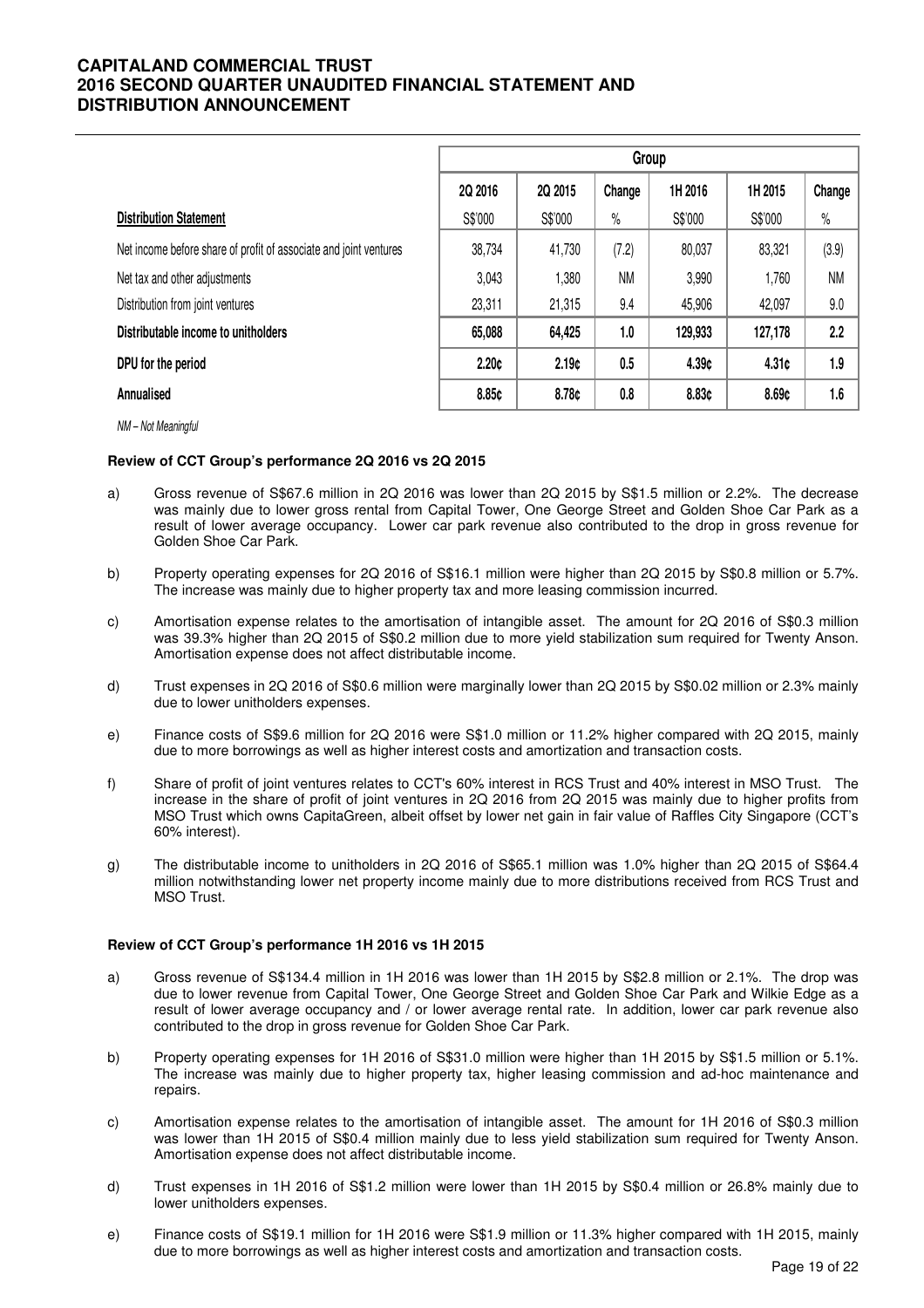- f) Share of profit of joint ventures relates to CCT's 60% interest in RCS Trust and 40% interest in MSO Trust. The increase in the share of profit of joint ventures in 1H 2016 from 1H 2015 was mainly due to higher profits from MSO Trust which owns CapitaGreen, albeit offset by lower net gain in fair value of Raffles City Singapore (CCT's 60% interest).
- g) The distributable income to unitholders in 1H 2016 of S\$129.9 million was 2.2% higher than 1H 2015 of S\$127.2 million notwithstanding lower net property income mainly due to more distributions received from RCS Trust and MSO Trust.

#### **9 Variance from Previous Forecast / Prospect Statement**

CCT has not disclosed any forecast for the reporting period.

#### **10 Commentary on the competitive conditions of the industry in which the group operates and any known factors or events that may affect the group in the next reporting period and the next 12 months**

 Higher contributions from CCT's 40% and 60% interests in CapitaGreen and Raffles City Singapore respectively, resulted in a year-on-year rise in distributable income for 2Q 2016 of S\$65.1 million by 1.0% and for 1H 2016 of S\$129.9 million by 2.2%.

 RCS Trust, a sub-trust which holds Raffles City Singapore, has borrowings of S\$641.7 million (CCT's 60% interest) due on 21 June 2016 which were entirely refinanced with unsecured bank facilities. Raffles City Singapore is now unencumbered.

On 4 July 2016, the Manager announced that CCT MTN Pte. Ltd., a wholly owned subsidiary of CCT, issued S\$75.0 million fixed rate notes which will mature on or about 4 July 2022 at a fixed interest rate of 2.77% per annum. The proceeds were on-lent to CCT, which in turn had used the proceeds to refinance part of existing borrowings under the bank loan facility due in 2020.

As at 30 June 2016, CCT's aggregate leverage ratio was 29.8% and average cost of debt remained stable at 2.5% per annum. The Trust's deposited properties value was S\$7,787.84 million, and the adjusted net asset value per unit was S\$1.72, after deducting distributable income payable to unitholders. The Trust's portfolio valuation increased by 0.4% over a six-month period due to higher net property incomes achieved compared to appraisers' assumptions in the last valuation exercise done in December 2015.

CCT's portfolio occupancy rate of 97.2% remains higher than market occupancy rate of 95.1% as at 30 June 2016. In 1H 2016, CCT had successfully renewed or signed new leases with high quality tenants which included that of the Economic Development Board of Singapore, one of CCT's top ten tenants. The Manager will continue to proactively retain tenants and attract new ones for the remaining 4% of office leases expiring this year and 10% of office leases due in 2017.

 Following unitholders' approval of the Manager's proposed acquisition of 60% units in MSO Trust which holds CapitaGreen from its joint venture partners, completion of the acquisition is expected in the coming months. With 100% income contribution from CapitaGreen, it will boost CCT Group's distributable income in 4Q 2016. As set out in the Circular to unitholders dated 21 June 2016, in relation to the proposed acquisition of 50% of the units in MSO Trust which holds CapitaGreen, forecast 4Q 2016 DPU of the enlarged portfolio is 2.24 cents, a lift of 2.3% over the forecast 4Q 2016 DPU of existing portfolio of 2.19 cents.

In addition, CCT has a cumulative amount of retained net tax-exempt income of S\$15.5 million, largely from MQREIT's distribution. The Manager will evaluate various options for the utilization of total amount of tax-exempt income retained, including for capital expenditure or future distributions to unitholders.

#### **Outlook**

 The Singapore office market continued to see declines in occupancy and rental rates given the impending completion of above-average new office supply in the Core Central Business District (CBD). Singapore's Core CBD occupancy rate was unchanged at 95.1% in 2Q 2016 with a pick-up in leasing activity, but average monthly Grade A office market rent declined by 4% year-on-year to S\$9.50 per square foot. The year-on-year decline was 15.9%. Market vacancy rate is expected to rise in the short term with the completion of new supply over the next six to nine months.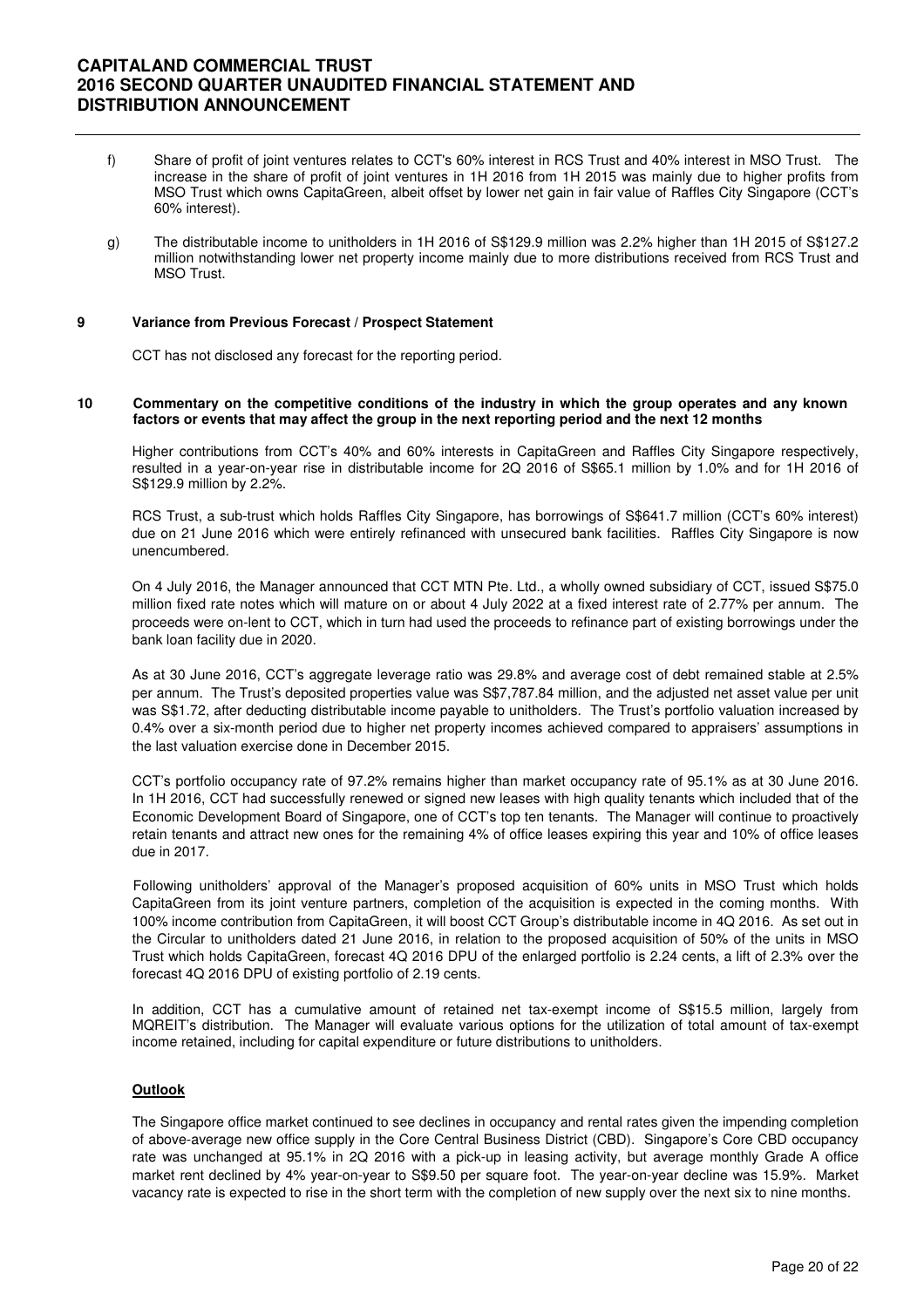#### **11 Distributions**

## **11(a) Current financial period**

Any distributions declared for the current financial period? Yes.

| Name of distribution            | Distribution for the period from 1 January 2016 to 30 June 2016                                                                                                                                                                                                                                                                                                                                                                                                                                                                                                                                                                       |
|---------------------------------|---------------------------------------------------------------------------------------------------------------------------------------------------------------------------------------------------------------------------------------------------------------------------------------------------------------------------------------------------------------------------------------------------------------------------------------------------------------------------------------------------------------------------------------------------------------------------------------------------------------------------------------|
| Distribution type               | Taxable income                                                                                                                                                                                                                                                                                                                                                                                                                                                                                                                                                                                                                        |
| Estimated Distribution rate (1) | Taxable income distribution: 4.39 cents per unit                                                                                                                                                                                                                                                                                                                                                                                                                                                                                                                                                                                      |
| Par value of units              | Not meaningful                                                                                                                                                                                                                                                                                                                                                                                                                                                                                                                                                                                                                        |
| Tax rate                        | Taxable income distribution<br>Qualifying investors and individuals (other than those who hold their units through a<br>partnership) will generally receive pre-tax distributions. These distributions are<br>exempt from tax in the hands of individuals unless such distributions are derived<br>through a Singapore partnership or from the carrying on of a trade, business or<br>profession.<br>Qualifying foreign non-individual investors will receive their distributions after<br>deduction of tax at the rate of 10%.<br>All other investors will receive their distributions after deduction of tax at the rate of<br>17%. |
| Books closure date:             | 28 July 2016                                                                                                                                                                                                                                                                                                                                                                                                                                                                                                                                                                                                                          |
| Date payable                    | 25 August 2016                                                                                                                                                                                                                                                                                                                                                                                                                                                                                                                                                                                                                        |
|                                 |                                                                                                                                                                                                                                                                                                                                                                                                                                                                                                                                                                                                                                       |

Note:

(1) The above estimated DPU was computed on the basis that none of the outstanding CB 2017 is converted into Units. Accordingly, the actual quantum of DPU may differ if any of the outstanding CB 2017 is converted into Units on or before books closure date.

## **11(b) Corresponding period of the preceding financial period**

Any distributions declared for the corresponding period of the preceding financial period? Yes

| Name of distribution | Distribution for the period from 1 January 2015 to 30 June 2015                                                                                                                                                                                                                                                                                                                                                                                                                                                                                                                                                                       |
|----------------------|---------------------------------------------------------------------------------------------------------------------------------------------------------------------------------------------------------------------------------------------------------------------------------------------------------------------------------------------------------------------------------------------------------------------------------------------------------------------------------------------------------------------------------------------------------------------------------------------------------------------------------------|
| Distribution type    | Taxable income                                                                                                                                                                                                                                                                                                                                                                                                                                                                                                                                                                                                                        |
| Distribution rate    | Taxable income distribution: 4.31 cents per unit                                                                                                                                                                                                                                                                                                                                                                                                                                                                                                                                                                                      |
| Par value of units   | Not meaningful                                                                                                                                                                                                                                                                                                                                                                                                                                                                                                                                                                                                                        |
| Tax rate             | Taxable income distribution<br>Qualifying investors and individuals (other than those who hold their units<br>through a partnership) will generally receive pre-tax distributions. These<br>distributions are exempt from tax in the hands of individuals unless such<br>distributions are derived through a Singapore partnership or from the<br>carrying on of a trade, business or profession.<br>Qualifying foreign non-individual investors will receive their distributions<br>after deduction of tax at the rate of 10%.<br>All other investors will receive their distributions after deduction of tax at<br>the rate of 17%. |
| Books closure date:  | 3 August 2015                                                                                                                                                                                                                                                                                                                                                                                                                                                                                                                                                                                                                         |
| Date payable:        | 27 August 2015                                                                                                                                                                                                                                                                                                                                                                                                                                                                                                                                                                                                                        |